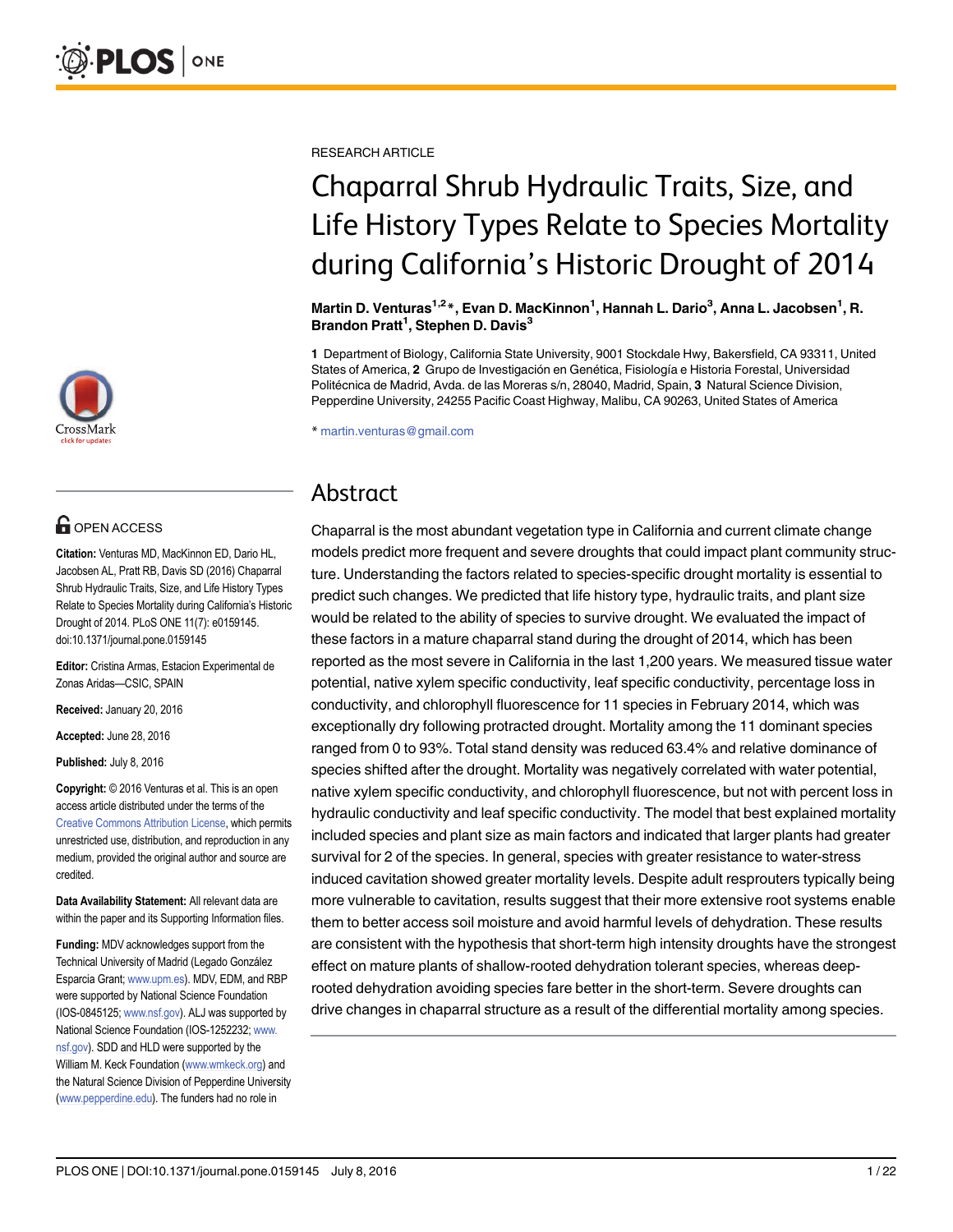<span id="page-1-0"></span>PLOS I ONE

study design, data collection and analysis, decision to publish, or preparation of the manuscript.

Competing Interests: The authors have declared that no competing interests exist.

## Introduction

Chaparral is the most abundant plant community in California and the shrubs that dominate this community are adapted to hot and dry summers and periodic fires  $[1]$  $[1]$  $[1]$ . Global-change type droughts (the combination of low precipitation and warmer temperatures) in recent years have led to woody plant die-offs in many areas across the globe (e.g.,  $[2-7]$  $[2-7]$  $[2-7]$ ). These large scale dieoffs impact the structure, composition and dynamics of plant communities; impacts that consequently alter ecosystem function and threaten biodiversity and the wellbeing of humans  $[8]$  $[8]$ . This phenomenon may become more common in some areas where the climate is rapidly warming and drying. In California, for example, the climate has warmed by about 1°C in the last century and predictions are for continued warming and drying  $[9-11]$  $[9-11]$  $[9-11]$  $[9-11]$  $[9-11]$ .

The physiological mechanisms that lead to these die-offs are not well established and this limits the ability to predict how ecosystems will respond to future drought events. Several hypotheses have been proposed relative to physiological mechanisms of drought mortality. High intensity droughts of short duration may cause abrupt mortality due to the breakdown of vascular (xylem) transport of water [[12](#page-18-0)]. Alternatively, drought may lead to a slow decline in growth in the years following the drought and ultimately result in death [[13](#page-19-0)]. Longer term droughts of lower intensity may be similar in leading to a reduction in growth and a decline in health of long-lived plants and their eventual death. Pests and pathogens are often a contributing factor in mortality of weakened plants  $[14,15]$  $[14,15]$  $[14,15]$  $[14,15]$  $[14,15]$ . Another hypothesis is that long-term droughts may cause some species to have a negative carbon balance and exhaust their carbohydrate stores leading to mortality  $[12]$  $[12]$  $[12]$ , although the extent that carbon starvation may lead to mortality is controversial [\[16\]](#page-19-0) as carbon is generally not the limiting factor under stress conditions [\[17\]](#page-19-0). All three factors, hydraulic failure, pathogen attack, and carbohydrate depletion, are non-mutually exclusive and may act together  $[18-21]$  $[18-21]$  $[18-21]$  $[18-21]$  $[18-21]$ .

These factors do not affect all species similarly and an interesting observation is that some woody species have succumbed to recent droughts in large numbers while others have been less affected. An important question is why are some species more vulnerable to these events than others? A substantial number of studies have examined species differential drought tolerance from life history, functional and physiological trait perspectives (e.g.,  $[20,22-26]$  $[20,22-26]$  $[20,22-26]$ ). Nevertheless, many knowledge gaps remain, such as (i) species specific dehydration limits for survival, (ii) differences in mortality between the seedling establishment phase when rooting depths among species are equal, and the adult persistence phase when rooting depths among the same species are markedly varied, and (iii) relationships between survival strategies that utilize dehydration tolerance (low seasonal water potential and high cavitation resistance) versus dehydration avoidance strategies (deep roots that tap soil moisture resources imparting high seasonal water potential during seasonal drought). Further research is required in order to better predict the effects of increasing drought and climate change on plant community structure.

We examined the factors contributing to drought-associated mortality in a diverse chaparral shrub community of southern California. In this area, drought-associated mortality has already been observed during past droughts. Extensive branchlet dieback after a drought in 1995 was observed in the chaparral species Ceanothus crassifolius Torrey and was linked to hydraulic failure [\[27\]](#page-19-0). Postfire mortality of resprouting species of chaparral was observed during an intense drought in 2007  $[24]$  $[24]$  and of mature chaparral plants in a stand located at a chaparraldesert ecotone in 2002 [[28\]](#page-19-0). The severe California drought of 2014 offered the possibility to further examine traits associated with mortality in a diverse stand that contained more species than previously examined and during the most extreme drought to affect this region in the last 1,200 years [[29,30](#page-19-0)]. Chaparral species life history types (LHT) can be classified into four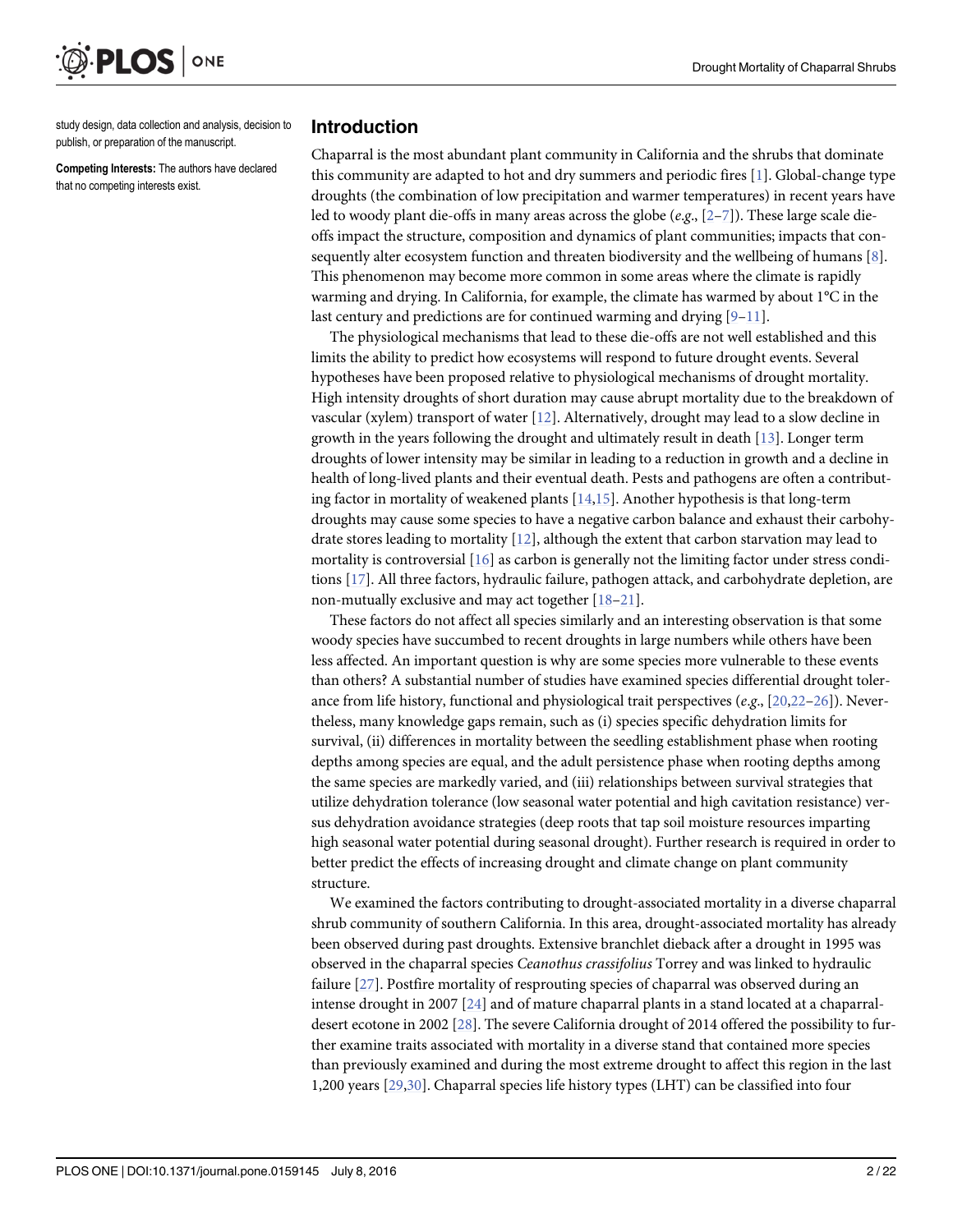<span id="page-2-0"></span>different categories in relation to regeneration strategies after fire [\[31\]](#page-19-0): obligate seeders, those species that have to recruit from seeds  $(S+)$  and do not resprout  $(R-, R-S+)$ ; facultative seeders (R+S+), those that can establish from structures, such as lignotubers, that resprout after fire and also recruit from seeds; obligate resprouters  $(R+S<sub>-</sub>)$ , those that only establish from resprouting structures after fire; and post-fire colonizers (R-S-), species that do not persist after fire and re-establish themselves by seed dispersal from unburnt populations. As LHT has been previously linked with differences in drought survival due to a tradeoff between adult persistence and seedling recruitment in water limited habitats  $[32,33]$ , we predicted that mortality would be the greatest in obligate seeders and the lowest in obligate resprouters. We could not test LHT effects directly since the research site did not contain sufficient species with each LHT to include this as a factor in statistical analyses, but we were able to compare the observed species mortality patterns with previously published data. We hypothesized that a key mechanism causing mortality would be vascular failure during tissue dehydration and predicted that species would differ in this trait in conjunction with mortality [\[28\]](#page-19-0), with the lowest hydraulic conductivities and the highest losses in conductivity in species that experienced the most mortality. Finally, we hypothesized that within a species plant size would be associated with drought survival because larger plants aboveground would also be larger belowground (due to the root:shoot biomass relationship) and this would allow them to avoid lethal levels of tissue dehydration during drought.

# Materials and Methods

# Ethics statement

All research was conducted in accordance with relevant national and international guidelines. Mountain Restoration Trust gave us permission to conduct the study in this site of their property. Field studies did not involve endangered or protected species.

# Study site

The study site was located in Cold Creek Canyon Preserve of the Santa Monica Mountains, California, USA (N 34° 05', W 118° 39'), at about 350 m elevation and on a west-facing slope [\(Fig 1\)](#page-4-0). The soil is derived from sandstone sedimentary rocks. The study site has a Mediterranean climate, characterized by a moist winter and a dry summer period of typically 5.5 months [\(S1 Fig\)](#page-17-0). For the period 1998–2014 the mean annual temperature was 17.7°C and the mean annual rainfall 521.8 mm, whereas for the drought years 2012–2014 the mean annual temperature and rainfall were 18.3°C and 237.5 mm, respectively (Malibu Hills weather station; N 34° 03', W 118° 38', 480 m above sea level; USDA Forest Service; NESS ID: CA4173E; 3.86 km from the study site). The combination of lower precipitation and warmer temperatures is consistent with a global-change-type drought  $[3,34]$  $[3,34]$ .

The stand is composed of a 21-year-old, mature mixed chaparral community that contains over 11 species of shrubs [\(Table 1\)](#page-4-0). These species can be classified in three different LHTs in relation to their regeneration strategy after fire  $(Table 1)$  $(Table 1)$ : obligate seeder  $(R-S+)$ , facultative seeder (R+S+), and obligate resprouter (R+S-). The stand last burned on November 2, 1993; at that time the stand was 23 years old with the previous fire occurring in 1970 [\[35\]](#page-20-0). For southern California, the average fire return period for chaparral stands is of 30–40 years, which is estimated to be more frequent than pre-European colonization due to the direct relationship existing among fire frequency and population density  $[36]$  $[36]$ . The average between-fire interval for all natural areas in the Santa Monica Mountains from 1925 to 2001 was 32 years [\[37](#page-20-0)].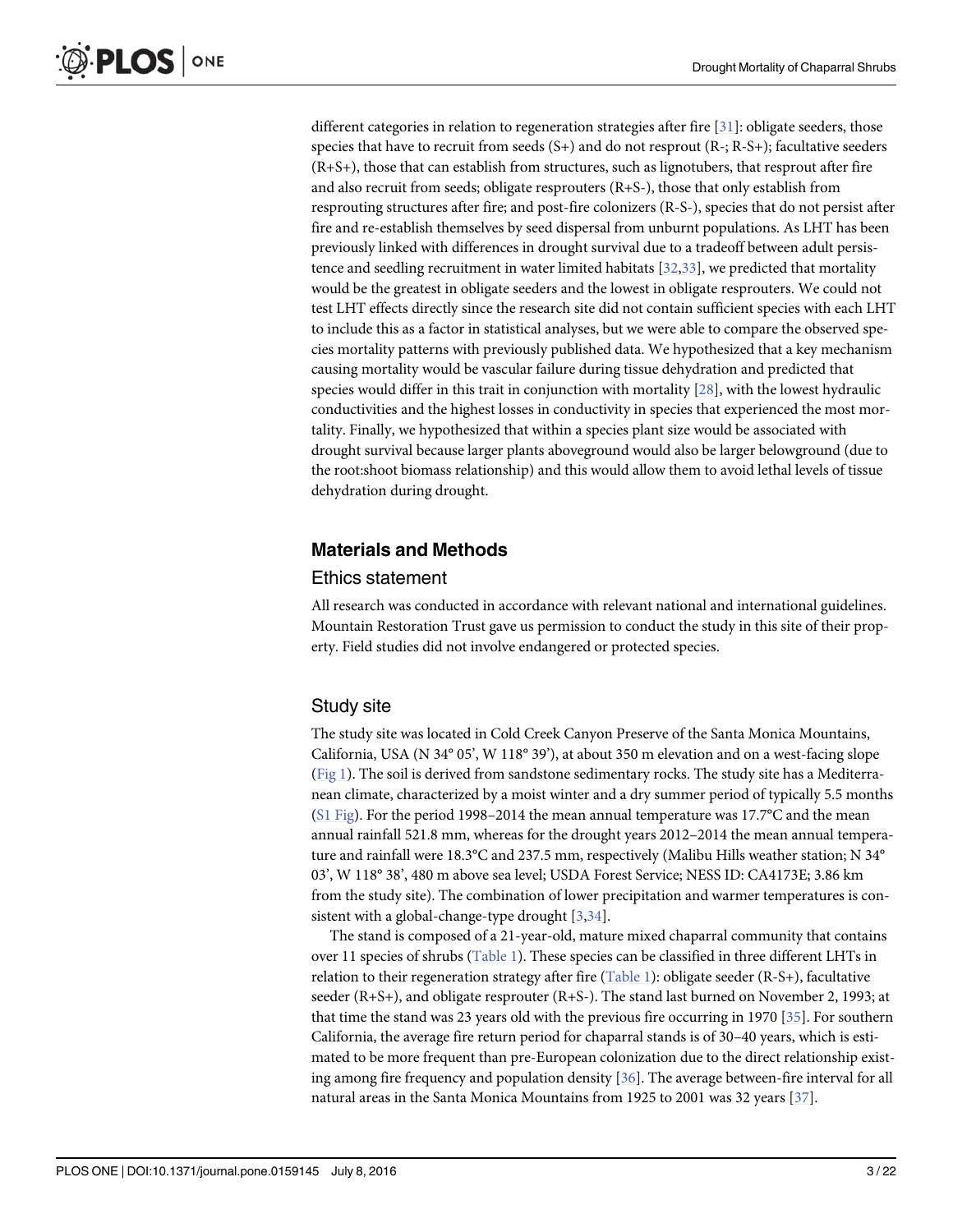

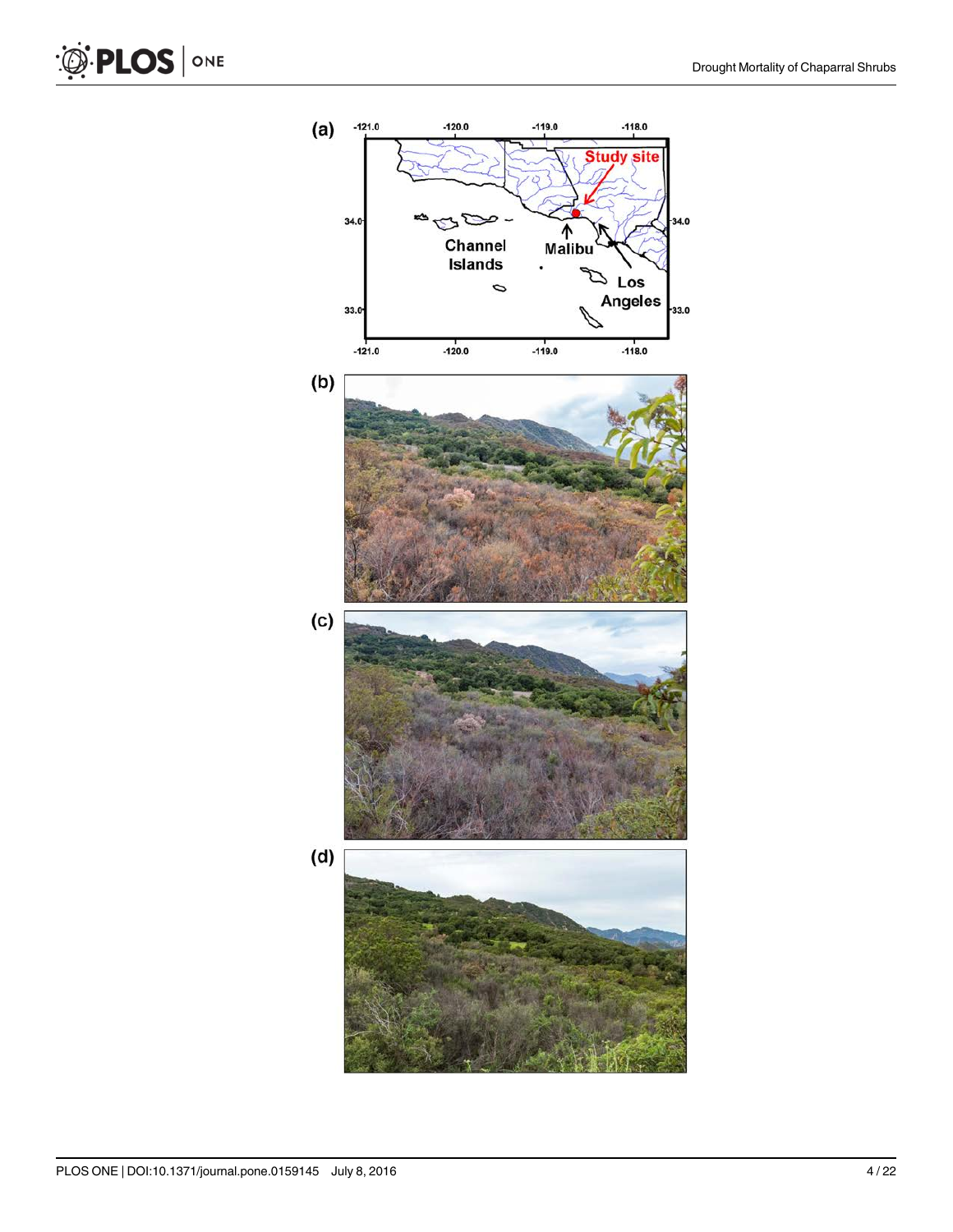<span id="page-4-0"></span>[Fig 1. L](#page-2-0)ocation of the study site and images captured during the 2014 historic drought. (a) The study site was located in the Cold Creek Canyon, Santa Monica Mountains (California, USA) at 6.5 km from the coast. The grid is represented in degrees. (b) General view of the study site showing extensive dieback taken on March 2, 2014, (c) November 1, 2014, and (d) March 21, 2015, after winter rains. The Malosma laurina that can be observed at the forefront right (b and c) remains green, in contrast with the middle ground chaparral shrubs where plants where sampled, because it is presumed to have access to more water since it grows along the road experiencing less competition for soil moisture and enhanced runoff. At the back of the middle ground some riparian oaks grow along a stream and remain green. These images evidence the effects that the global change type drought is having on the upland vegetation. (Photographs: R. Brandon Pratt).

doi:10.1371/journal.pone.0159145.g001

# Site characterization and mortality evaluation

A point-quarter sampling (PQS) technique was employed in February-March 2014 to characterise the study site, species composition, and structure  $[40,41]$  $[40,41]$ . Sixty-three points were randomly selected throughout the stand. The area around each point was divided into four equal sectors (quarters) based on compass readings. The individual nearest to the sampling point within each sector was identified, its species determined, and the distance from the point to the centre of the rooted base of the plant measured. Plant height was measured and the basal and crown diameters determined with two perpendicular measurements. Each plant was also categorized as 'dead' or 'alive' to determine mortality and infer community shifts. A plant was determined dead when the canopy was totally dry and brittle and it had no green leaves and no green bark. Therefore, we were conservative determining death rate and if a plant had 99% of canopy dieback and still had one small green branch we classified it as alive. When plants were measured in the point quarter sampling we only took into consideration those that were alive or had died recently (<1 year). This was discernible because recently deceased plants had dried leaves attached to stems and intact bark. We omitted measuring plants that were dead for a longer period, such as those that had died in the previous 2006 drought. These were clearly "old dead" plants and contained no retained leaves and often had shed all of their bark. After the onset of March-May 2015 rains, the site was revisited and tagged plants re-evaluated. In all cases, plants that had been categorized as "dead" remained dead, and those considered "alive", remained alive.

A systematic sampling (SYS) was also performed in March 2014 for characterizing more accurately the mortality percentage of those less frequent species from which few (i.e. C. spinosus, M. laurina, R. ilicifolia, and R. ovata) or no individuals (i.e. C. betuloides, H. arbutifolia,

[Table 1.](#page-2-0) Species analysed in this study and their life history traits and maximum vessel length.

| Code | Scientific name                           | Familiy       | Common name         | Fire life history type <sup><math>†</math></sup> | Maximum vessel length $(m)^+$ |
|------|-------------------------------------------|---------------|---------------------|--------------------------------------------------|-------------------------------|
| Af   | Adenostoma fasciculatum Hook, & Arn.      | Rosaceae      | Chamise             | $R + S +$                                        | 0.29                          |
| As   | Adenostoma sparsifolium Torr.             | Rosaceae      | Red shank           | $R + S +$                                        | 0.48                          |
| Ag   | Arctostaphylos glauca Lindley             | Ericaceae     | Big berry manzanita | $R-S+$                                           | 0.30                          |
| Cc   | Ceanothus cuneatus Nutt.                  | Rhamnaceae    | Buck brush          | $R-S+$                                           | 0.23                          |
| Cs   | Ceanothus spinosus Nutt.                  | Rhamnaceae    | Greenbark ceanothus | $R + S +$                                        | 0.30                          |
| Cb   | Cercocarpus betuloides Torrey & A. Gray   | Rosaceae      | Mountain mahogany   | $R + S$ -                                        | 1.04                          |
| Ha   | Heteromeles arbutifolia (Lindl.) M. Roem. | Rosaceae      | Christmas berry     | $R + S$ -                                        | 0.86                          |
| MI   | Malosma laurina (Nutt.) Abrams            | Anacardiaceae | Laurel sumac        | $R + S +$                                        | 0.92                          |
| Qb   | Quercus berberidifolia Liebm.             | Fagaceae      | Scrub oak           | $R + S$ -                                        | 1.60                          |
| Ri   | Rhamnus ilicifolia Kellogg                | Rhamnaceae    | Hollyleaf redberry  | $R + S$ -                                        | 1.23                          |
| Ro   | Rhus ovata S. Watson                      | Anacardiaceae | Sugar bush          | $R + S +$                                        | 1.40                          |

† R-S+, obligate seeder; R+S+, facultative seeder; and R+S-, obligate resprouter.

 $\overline{ }$  Data from [\[38,39](#page-20-0)].

doi:10.1371/journal.pone.0159145.t001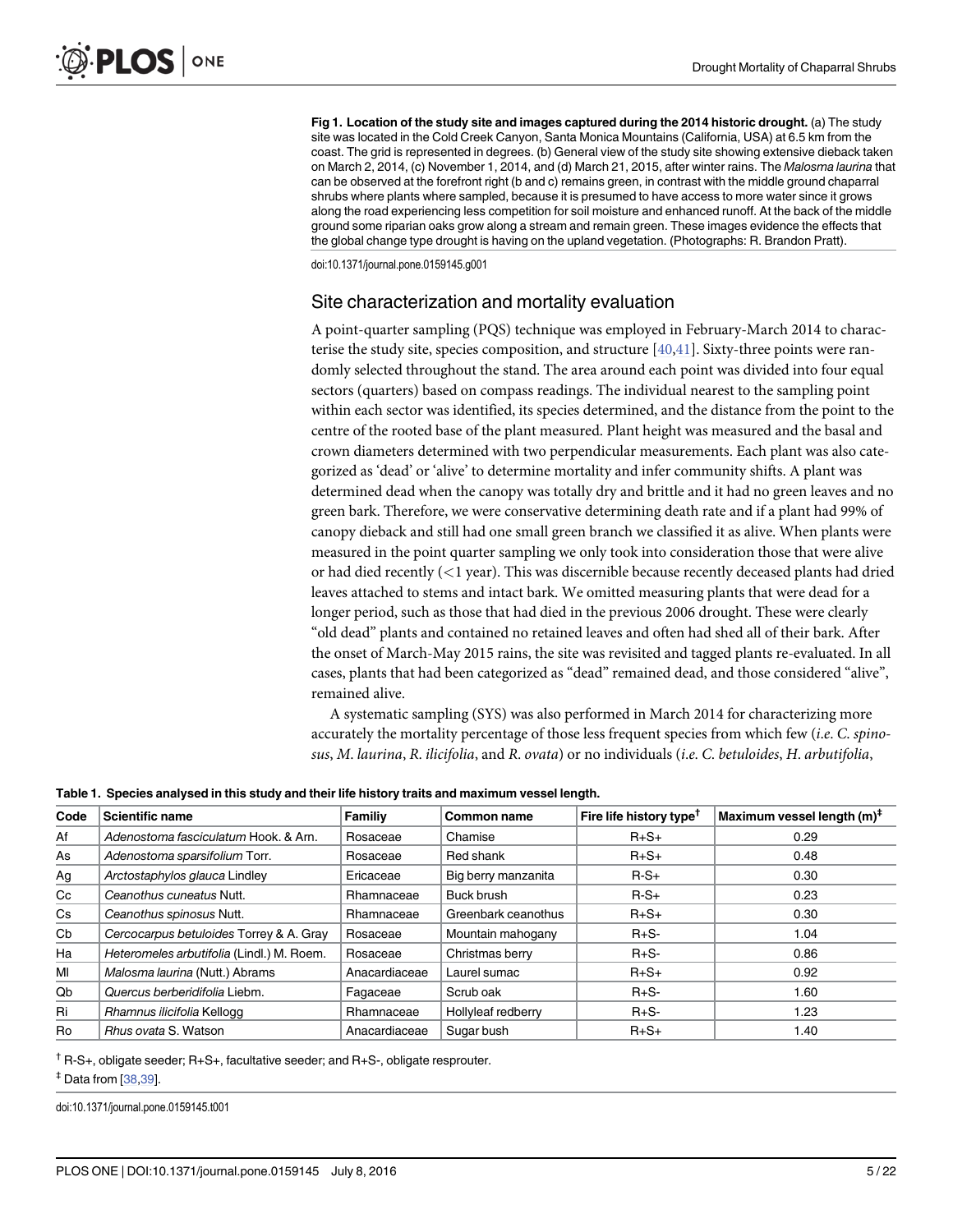<span id="page-5-0"></span>

|                   | Point quarter sampling* |                  |               | <b>Systematic sampling</b> |                  |               |  |
|-------------------|-------------------------|------------------|---------------|----------------------------|------------------|---------------|--|
| <b>Species</b>    | # of sampled plants     | # of dead plants | Mortality (%) | # of sampled plants        | # of dead plants | Mortality (%) |  |
| A. fasciculatum   | 86                      | 54               | 62.8          |                            |                  |               |  |
| A. glauca         | 45                      | 35               | 77.8          |                            |                  |               |  |
| A. sparsifolium   | 23                      | $\overline{2}$   | 8.7           |                            |                  |               |  |
| C. betuloides     |                         |                  |               | 6                          | 0                | 0.0           |  |
| C. cuneatus       | 77                      | 55               | 71.4          |                            |                  |               |  |
| C. spinosus       | 12                      | 11               | 91.7          | 150                        | 140              | 93.3          |  |
| H. arbutifolia    |                         |                  |               | 8                          |                  | 12.5          |  |
| M. laurina        | 4                       | $\Omega$         | 0.0           | 28                         |                  | 3.6           |  |
| Q. berberidifolia |                         |                  |               | 28                         |                  | 3.6           |  |
| R. ilicifolia     | 3                       | 3                | 100.0         | 21                         | ⇁                | 33.3          |  |
| R. ovata          | $\overline{2}$          | $\Omega$         | 0.0           | 33                         | $\Omega$         | 0.0           |  |
| Total             | 252                     | 160              | 63.5          | 274                        | 150              | 54.7          |  |

#### Table 2. Mortality estimated by point quarter sampling and systematic sampling in February-March 2014.

Note that 3 of the studied species were not detected with PQS.

\* Data from 63 sampling points.

doi:10.1371/journal.pone.0159145.t002

and Q. berberidifolia) were characterized with PQS (Table 2). The site was searched in order to locate as many individuals as possible of these species and characterize their status (dead or live).

The 46 permanent quadrats of 1  $m<sup>2</sup>$  established immediately after the 1993 wildfire for determining A. fasciculatum and A. sparsifolium seedling emergence and their long term survival  $[35,42]$  were also evaluated in March 2014. In these quadrats, seedling emergence and survival were also evaluated for C. cuneatus. Immediately after the 1993 fire, 100 lignotubers from both Adenostoma species were randomly selected, without knowing if they were dead or alive, and labelled with wire and metal tags for evaluating the percentage that survived the fire (successfully resprouted) and to monitor their postfire survival and growth through time. In March 2014, as many of these tagged plants as possible were located (86 A. sparsifolium and 70 A. fasciculatum) and their status characterized (dead or live). In addition, mortality was also evaluated in another 9 permanent quadrats of 1  $m<sup>2</sup>$  that had been established in January 1994 under A. glauca burnt plants in order to evaluate the postfire seedling emergence and survival of this species.

# Hydraulic traits and physiological mechanisms associated with mortality

Hydraulic traits from 11 species ([Table 1\)](#page-4-0) growing at the study site were evaluated. On February 24–26, 2014, when the study site had only received  $51.6 \pm 5.1$  mm of precipitation in the previous 12 months (mean  $\pm$  SE calculated from the three closest weather stations;  $\Sigma$  Fig), 6–12 large branches (> 2 m length) per species were collected at predawn. The branches were cut in air and only one branch was collected per plant. The branches were immediately placed in opaque double-plastic-bags containing a piece of wet tissue paper to minimize post-cutting dehydration. They were transported to a laboratory 2 h away at California State University, Bakersfield. The bags were placed in a dark room at 15°C and covered with a wet sheet to minimize water loss though the plastic until samples were measured. All hydraulic measurements were performed the same day that the samples were collected.

Xylem water potential ( $\Psi_{pd}$ ) was measured on three side branchlets of each large branch. Care was taken to not sample from the main stem from where the segment being targeted for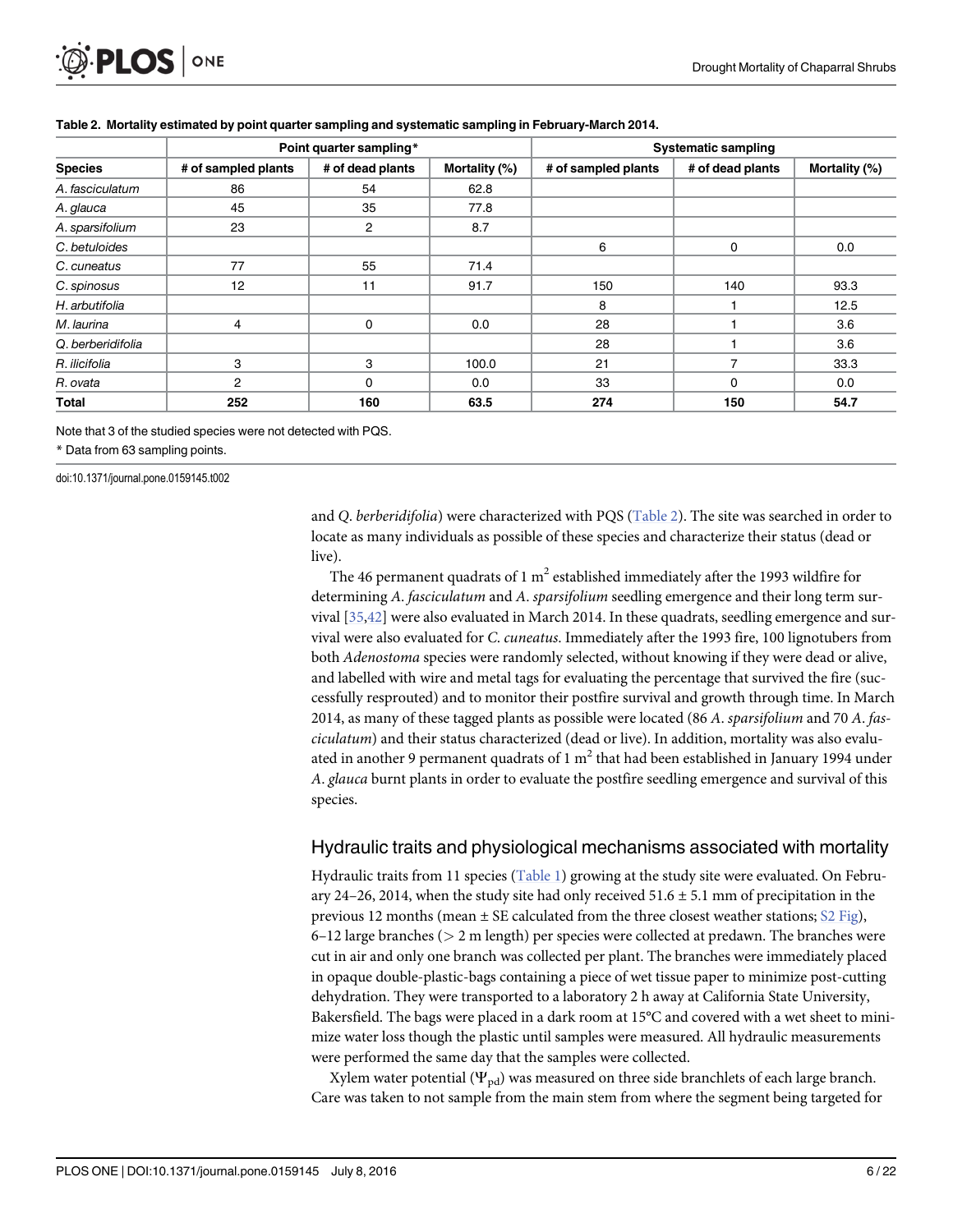<span id="page-6-0"></span>hydraulic measurements was located in order to not induce cavitation. The branchlets were collected immediately after opening the large double bags, placed individually in zip-bags, and stored in a cool chamber until they were measured  $(<1h)$  with a pressure chamber (Model 2000, PMS Instrument Co., Albany, OR, USA).

Hydraulic conductivity was evaluated on one 14 cm stem segment per large branch. The diameter with bark of these segments was 4.7–8.7 mm. Out of precaution not to artificially induce embolism, the tension of the branches was relaxed prior to excising the segment on which measurements were performed [\[43\]](#page-20-0). This was done by progressively cutting under water 10–20 cm off from the base of the branch every 20–30 s, until the selected segment located at a distance greater than  $1 \times$  the maximum vessel length ( $Table 1$ ) from the first cut was reached. This procedure was repeated from the distal end of the segment until a 15–17 cm long segment was excised. Both ends of the segments were trimmed under water with a new razor blade to 14 cm. Initial stem hydraulic conductivity  $(K_h)$  was measured gravimetrically with a stem conductivity apparatus [\[44\]](#page-20-0). This system measures the water flow through a stem by connecting it with tubes to two reservoirs located at different heights, creating a pressure gradient that drives flow. The lower reservoir is placed on an analytical balance (CP124S, Sartorius, Goettingen, Germany).  $K_h$  is calculated as the quotient between the mass flow rate and the pressure gradient, multiplied by stem length [\[44\]](#page-20-0). Measurements were performed using a low pressure head  $(1.5-2.0 \text{ kPa})$  in order to avoid displacing native emboli. In order to increase accuracy,  $K_h$  was corrected for negative background flow that may occur when dehydrated tissues absorb water when the pressure head is 0 kPa [\[45](#page-20-0)]. Measurements were performed with a 20 mM KCl degassed (membrane contactor, Liqui-Cel Minimodule 1.7×5.5, Charlotte, NC, USA) and filtered (0.1 μm inline filter, GE Water and Process Technologies, Trevose, PA, USA) solution. Following initial  $K_h$ , stem segments were flushed for 1 hour at 100 kPa with the 20 mM KCl degassed solution to remove all emboli, and maximum conductivity  $(K_{\text{max}})$  measured. The native percentage loss of conductivity (PLC) of each stem was calculated as PLC =  $(1 - K<sub>h</sub>)$  $K_{\text{max}}$   $\times$  100. Xylem native specific conductivity (K<sub>s</sub>) was calculated dividing K<sub>h</sub> by sapwood cross-section area of the distal end of the segment. All live or barely live leaves located distally from the measured segment were collected and their area  $(A<sub>L</sub>)$  measured with a leaf area meter (Li-3100C, LI-COR, Lincoln, Nebraska, USA). Native leaf specific conductivity  $(K_L)$  was calculated as  $K_h$  divided  $A_L$ .

In order to evaluate the effect of tissue dehydration on leaf function, the water potential at midday ( $\Psi_{\rm md}$ ) and the maximum quantum efficiency of photosystem II ( $F_{\rm v}/F_{\rm m}$ ) of the studied species were evaluated on February 14–15, 2014. Fluorescence was measured using a pulsemodulated fluorometer (Opti-Sciences, OS1-FL, Tyngsboro, Massachusetts, USA). When light is absorbed by the light harvesting complex in the thylakoid membranes of chloroplasts, the resulting energy in the form of excited electrons can drive photosynthesis or be dissipated as heat or fluorescence. These processes are competitive, thus, a fluorometer evaluates the amount of energy that the chloroplasts are able to use in the light reactions of photosynthesis. Dark adapted fluorescence has been shown to be proportional to maximum quantum efficiency of photosystem II [\[46\]](#page-20-0). Values of 0.8–0.83 indicate maximum quantum efficiency for dark adapted leaves and values below 0.8 indicate varying degrees of photoinhibition. Fluorescence was measured on dark adapted leaves that were covered for 30 min with leaf clips. These measurements were also performed on March 21, 2015, when surviving plants had rehydrated after winter rains (S<sub>2</sub> Fig).

Predawn ( $\Psi_{\rm pd}$ ) and midday ( $\Psi_{\rm md}$ ) water potentials of the 11 chaparral species were also evaluated at the end of the 2014 summer dry period (October 26). It had not rained at the site since April 2014, and 2014 winter-spring rainfall was significantly below average totalling only 111.4  $\pm$  11.8 mm (mean  $\pm$  SE, n = 3; [S2 Fig\)](#page-17-0). One branchlet was collected from each plant (6–9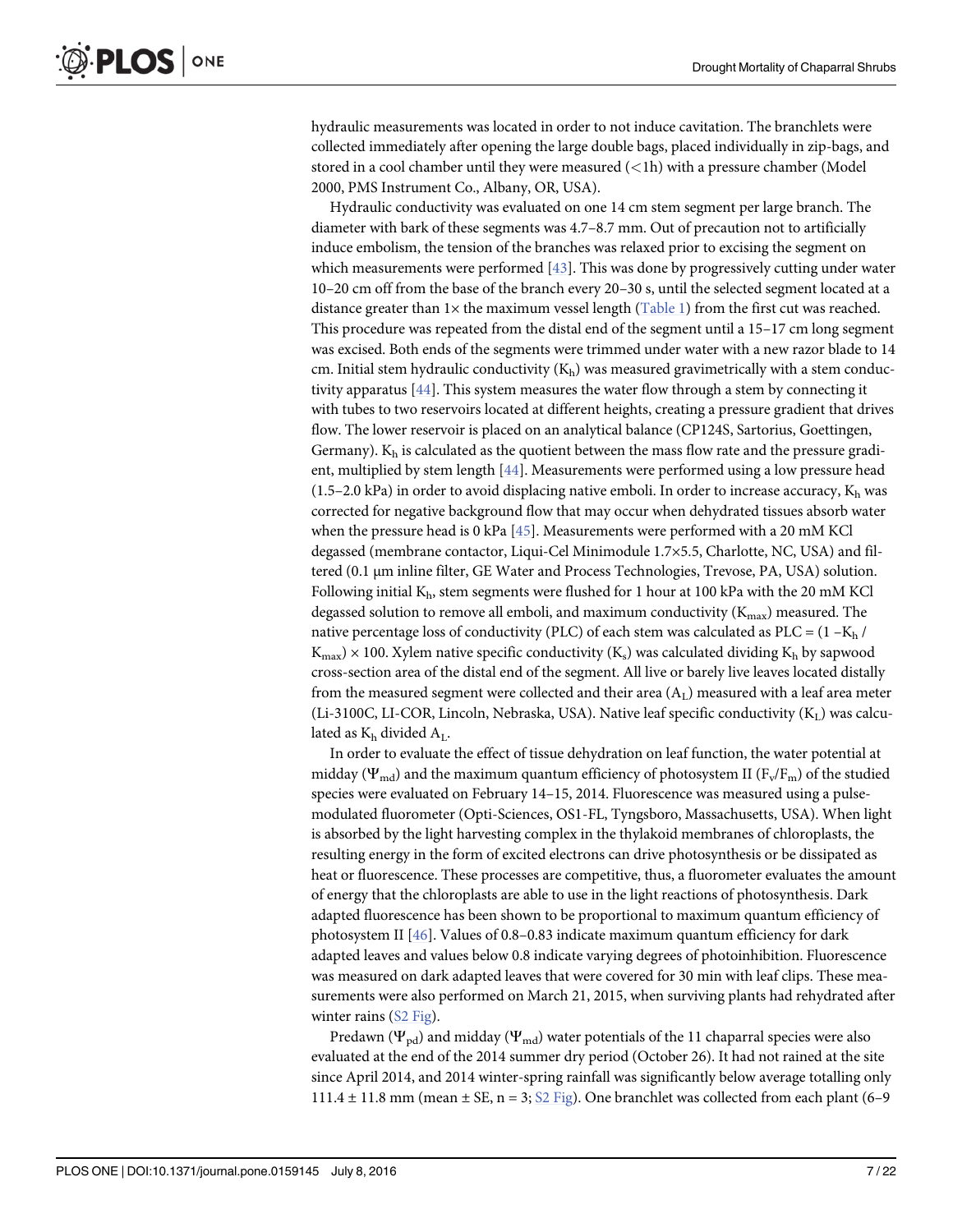<span id="page-7-0"></span>plants per species), placed individually in zip-bags, and stored in a cool-box with ice-packs until they were measured  $(<$ 3h) with a pressure chamber.

#### Data analyses

PQS data were analysed using standard methods [[41](#page-20-0)]. We calculated the average basal area  $(m<sup>2</sup>)$ , average crown area (m<sup>2</sup>), density (plants ha<sup>-1</sup>), relative density (%), relative frequency (%), and relative dominance (%) based on basal area and crown area of each species ([S1](#page-17-0) [Appendix](#page-17-0)). These parameters were calculated from the data of both live and dead plants, and therefore, are representative of the stand structure prior to the 2014 drought. Multiplying the total number of plants by the species specific survival ratio also allowed us to estimate the relative density and dominance after the drought.

The PQS data were analysed with Generalized Linear Models (GLMs) in order to determine the factors involved in plant mortality. Models were evaluated with JMP 9.0.0 (SAS Institute Inc., NC, USA). Species with 4 or less observations in the PQS were not included in the survival GLMs (i.e. M. laurina, R. ilicifolia, and R. ovata were excluded;  $Table 2$ ) nor were the three species that were not detected by the PQS due to their low frequency (*i.e. C. betuloides, H. arbutifo*lia, and Q. berberidifolia). Thus, data from 243 individuals belonging to the five most frequent species in the stand (i.e. A. fasciculatum, A. sparsifolium, A. glauca, C. cuneatus, and C. spinosus) was used for constructing GLMs. The response variable was binary (live  $= 1$ ; dead  $= 0$ ). These models were constructed with the logit link function (one of JMP link function options) and maximum likelihood estimation method. The factors evaluated were species (Sp), plant height (H), basal area (BA), crown area (CA) and local density (D). Several models including different combinations of these factors were evaluated [\(S1 Table](#page-18-0)). The Chi Square Test was performed to determine the significance of the models. The Akaike Information Criterion (AIC) was used to select the best fitting model, i.e. the one with the lowest AIC value.

Hydraulic and physiological traits differences among species were evaluated with a one-way analysis of variance (ANOVA). Within a species, seasonal differences in  $\Psi_{\rm pd}$  were evaluated with an ANOVA. The relationship between variables was studied with Pearson productmoment correlation. In order to select the function that best fitted the data, data were fitted to linear, exponential, second grade polynomic, and logarithmic functions with the nls command in R version 3.0.2 [\[47\]](#page-20-0). The AIC was used to select the best fit model. The comparison of  $K_s$ measured in this study with values obtained for these species for the same site from the literature  $[48]$  $[48]$  $[48]$  of different years and seasons was performed with a two-sample *t*-test.

# **Results**

The stand had a density of 11,171 plants ha<sup>-1</sup> ([Fig 2D](#page-9-0)). Shrubs had a mean height of 2.29  $\pm$  0.07 m ( $\pm$ SE), mean basal area of 0.061  $\pm$  0.009 m<sup>2</sup> ( $\pm$ SE), and mean crown area of 2.41  $\pm$  0.23 m<sup>2</sup> (±SE) ([Fig 2A, 2B and 2C\)](#page-9-0). The species with largest plants were the postfire resprouting species A. sparsifolium and R. ovata ([Fig 2A, 2B and 2C\)](#page-9-0). The species that showed higher density, frequency, and dominance, ordered from higher to lower importance value, were A. fasciculatum, C. cuneatus, A. sparsifolium, and A. glauca ([Fig 2E, 2F, 2G and 2H](#page-9-0)). Three of the species that are obligate resprouters, C. betuloides, H. arbutifolia, and Q. berberidifolia, were not detected with PQS due to their low frequency and density [\(Table 2\)](#page-5-0).

Mortality among the 11 species ranged from 0% (C. betuloides and R. ovata) to 93% (C. spinosus; [Table 2\)](#page-5-0). In those species where mortality was calculated by both PQS and SYS, the results below refer to SYS data only because these results are more accurate due to a larger sample size. Mortality reduced total stand density 63.4% ([Fig 2D](#page-9-0)). Stand structure was modified and relative importance of species varied due to the differential mortality among species. After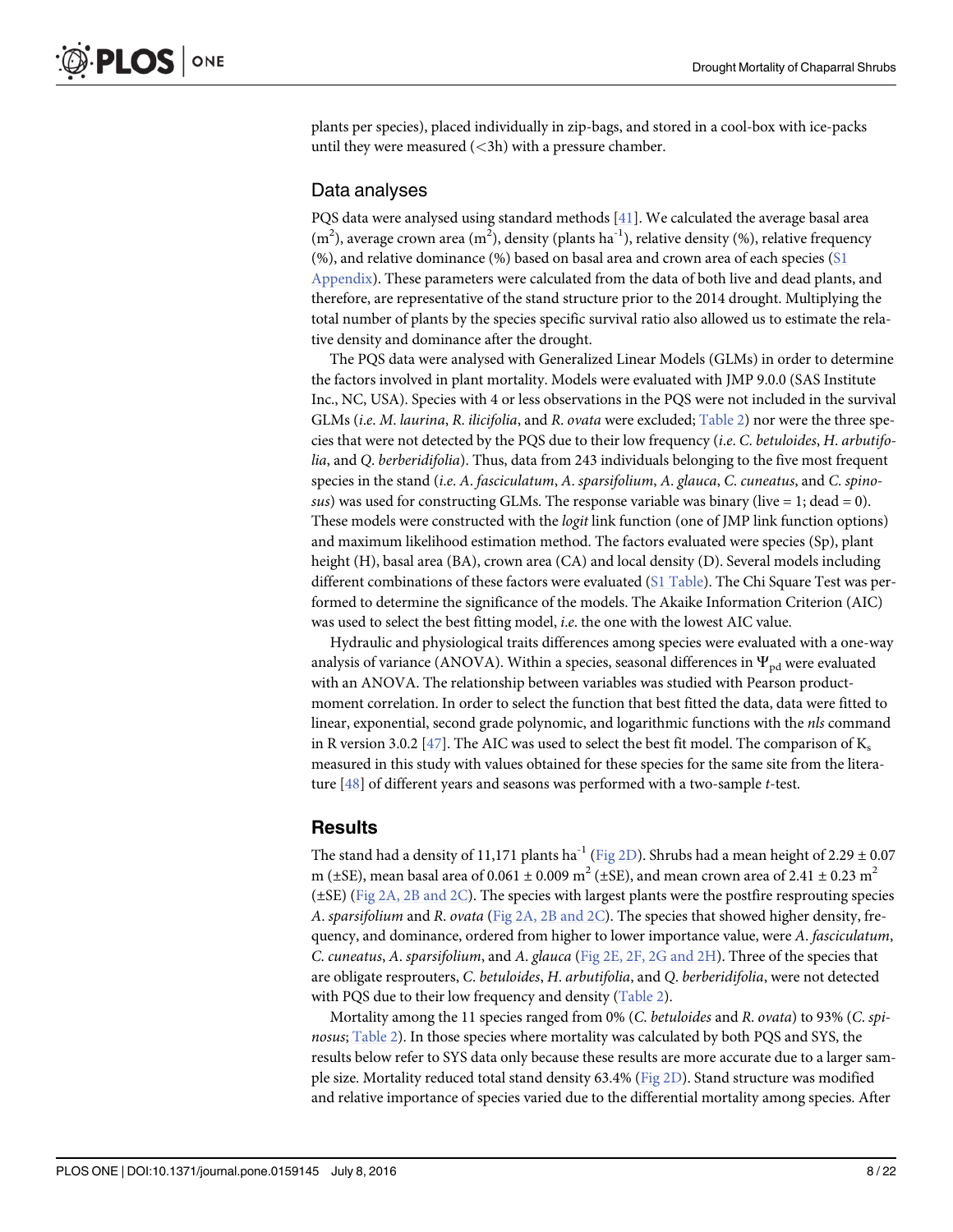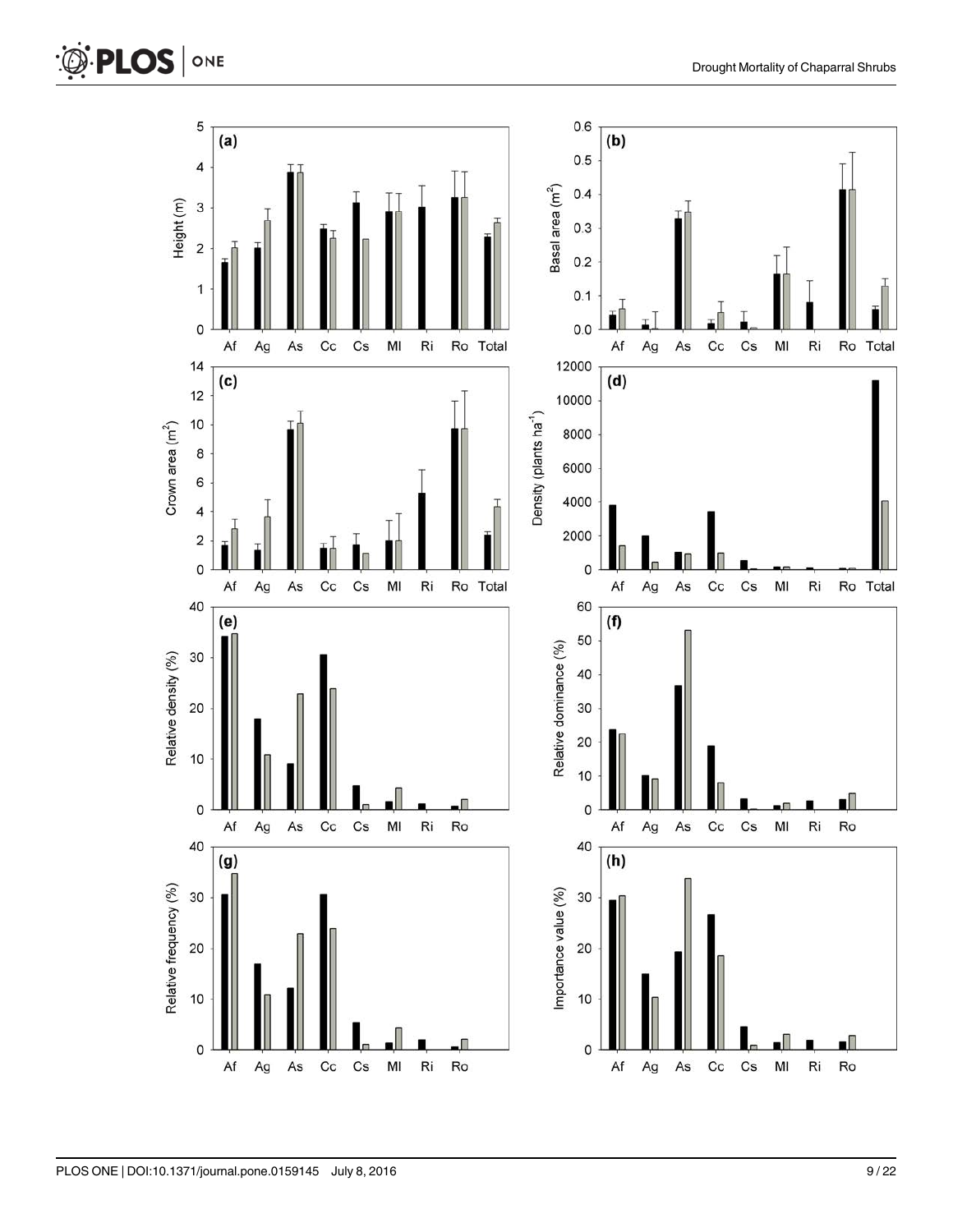<span id="page-9-0"></span>[Fig 2. S](#page-7-0)tand structure prior to (black bars; all plants) and after (grey bars; only live plants) the 2014 drought inferred with point quarter sampling (PQS). Stand structure is represented as species (a) plant height, (b) basal area, (c) crown area, (d) plant density, (e) relative density, (f) relative dominance, (g) relative density, and (h) importance value. Species codes are reported in [Table 1.](#page-4-0) Error bars represent standard error.

doi:10.1371/journal.pone.0159145.g002

the 2014 drought, A. sparsifolium gained and A. fasciculatum maintained relative importance, whereas relative importance was reduced for A. glauca, C. cuneatus, and C. spinosus (Fig  $2H$ ).

The GLM that best explained mortality had species and crown area nested within species as main factors (AIC = 260; Table 3 and [S1 Table](#page-18-0)). A. sparsifolium showed significant differences in the species parameter  $(S2 Table)$  $(S2 Table)$ , because it had the lowest mortality of the five species analysed in the model  $(8.7\% \text{ vs.} > 62.8\%;$  [Table 2](#page-5-0)). Crown area nested within species was a significant effect (Table 3) because plants of A. fasciculatum and A. glauca with larger crowns had greater survival ( $Fig 3$ ). The result was an increase in mean crown area and plant height for these species after the drought of 2014 (Fig 2A and 2C).

The long term survey on permanent quadrats established after 1993 fire at the site showed that very few seedlings that emerged were still alive after 2014 drought ( $Fig 4A$ ), with most mortality having occurred shortly after the fire among juvenile plants. In the case of A. *fasciculatum* and A. sparsifolium only 0.15% (2 out of a total of 1,319 plants) and 0.16% (1 out of a total of 610 plants), respectively, remained alive in 2014 [\(Fig 4B](#page-11-0)). Survival was slightly higher for C. cuneatus (4.74%) and A. glauca (5.48%; Fig  $4B$ ). Final densities (Fig  $4A$ ) of these quadrats are consistent with total species density in the study site ( $Fig 2D$ ) for all species except A. glauca. The density of the latter was overestimated in quadrats because these were not placed randomly; they were placed under big A. glauca shrubs in order to have enough seedlings on which to evaluate long term survival.

The Adenostoma lignotubers tagged after 1993 wildfire revealed that all survived the fire, as 100% of them resprouted in 1994. The mortality for A. sparsifolium was 0% in 2002 (all 100 tagged plants were located) and 1.2% in 2014 (86 plants were located) and for A. fasciculatum 2.0% in 2002 (99 plants were located) and 25.7% in 2014 (70 plants located). A. sparsifolium 2014 mortality of tagged plants was slightly lower than the calculated by PQS (1.2% vs. 8.7%), whereas A. fasciculatum mortality of tagged plants was significantly lower than the estimated by PQS (25.7% vs. 62.8%).

Species showed significant differences in  $\Psi_{pd}$  (F<sub>(10,80)</sub> = 36.138; P < 0.001), PLC (F<sub>(10,80)</sub> = 2.749; P = 0.006), K<sub>s</sub> (F<sub>(10.80)</sub> = 4.774; P < 0.001),  $\Psi_{\text{md}}$  (F<sub>(9.97)</sub> = 126.39; P < 0.0001) and F<sub>v</sub>/F<sub>m</sub>  $(F_{(9,78)} = 44.238; P < 0.0001)$  at the peak of 2014 drought ([Fig 5](#page-13-0)). The species with highest  $\Psi_{pd}$ were M. laurina and R. ovata, whereas the ones with lowest  $\Psi_{pd}$  were C. cuneatus, A. glauca, and A. fasciculatum. This same pattern among species was observed for  $\Psi_{\text{md}}$ . All species showed high levels of native embolism (PLC  $>$  60%; [Fig 5A\)](#page-13-0), except A. sparsifolium which had the lowest PLC (44.9%). The highest  $K_s$  values were recorded for M. laurina and

| (a) Whole model test |                 |                |    |                    |  |
|----------------------|-----------------|----------------|----|--------------------|--|
| <b>Model</b>         | -Log Likelihood | L-R Chi Square | DF | Prob. > Chi Square |  |
| <b>Difference</b>    | 38.36           | 76.72          | 9  | < 0.0001           |  |
| Full                 | 119.55          |                |    |                    |  |
| Reduced              | 157.91          |                |    |                    |  |
| (b) Effect Tests     |                 |                |    |                    |  |
| <b>Source</b>        |                 | L-R Chi Square | DF | Prob. > Chi Square |  |
| Species              |                 | 12.32          | 4  | 0.0151             |  |
| Crown Area [Species] |                 | 34.72          |    | < 0.0001           |  |

Table 3. Mortality GLM table for (a) whole model and (b) effect tests.

doi:10.1371/journal.pone.0159145.t003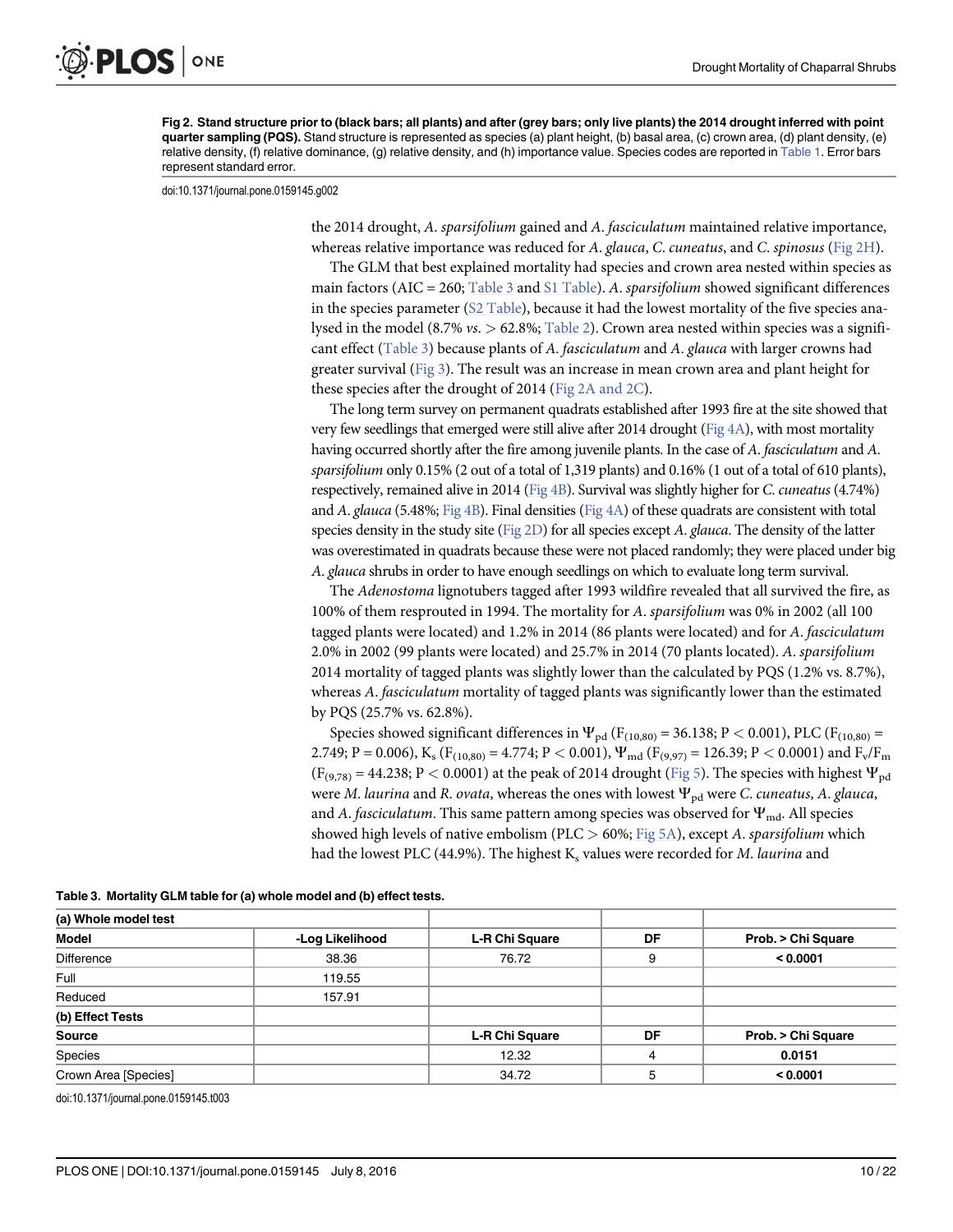<span id="page-10-0"></span>



doi:10.1371/journal.pone.0159145.g003

A. sparsifolium, and the lowest for C. cuneatus and A. glauca ([Fig 5B](#page-13-0)). Q. berberidifolia and M. laurina showed the highest  $F_v/F_m$  and A. glauca the lowest [\(Fig 5C](#page-13-0)).  $\Psi_{pd}$  was correlated with K<sub>s</sub> (n = 11, r = 0.67, P < 0.05; [Fig 5B](#page-13-0)) but not with PLC (n = 11, P > 0.05; [Fig 5A\)](#page-13-0).  $\Psi_{\text{md}}$ and  $F_v/F_m$  were correlated (n = 10, r = 0.91, P < 0.05; [Fig 5C](#page-13-0)).

All species were more dehydrated in February 2014 than in the previous extreme drought (September 2006) and later in the season (October 2014; [Fig 6](#page-13-0)). Plants that survived the 2014 drought had rehydrated after 2015 winter rains and the mean  $\Psi_{\rm md}$  of all species was higher than -2.5 MPa (March 2015,  $n = 6-7$ ). Native K<sub>s</sub> was lower in 2014 compared to 2006 drought for 4 species [\(Fig 7](#page-14-0)). Surviving plants quantum efficiency recovered with winter rains (mean  $F_v/F_m$  ranged between 0.76 and 0.82 for all species in March 2015, n = 6–7).

Mortality was negatively correlated with  $\Psi_{\rm pd}$ , K<sub>s</sub> (log-transformed),  $\Psi_{\rm md}$  and  $F_{\rm v}/F_{\rm m}$  $(P < 0.05;$  [Fig 8A, 8C, 8E and 8F](#page-16-0)), whereas PLC and  $K<sub>L</sub>$  were not correlated with mortality  $(P > 0.05; Fig 8B and 8D)$  $(P > 0.05; Fig 8B and 8D)$ . It is to be noted that mortality and physiological measurements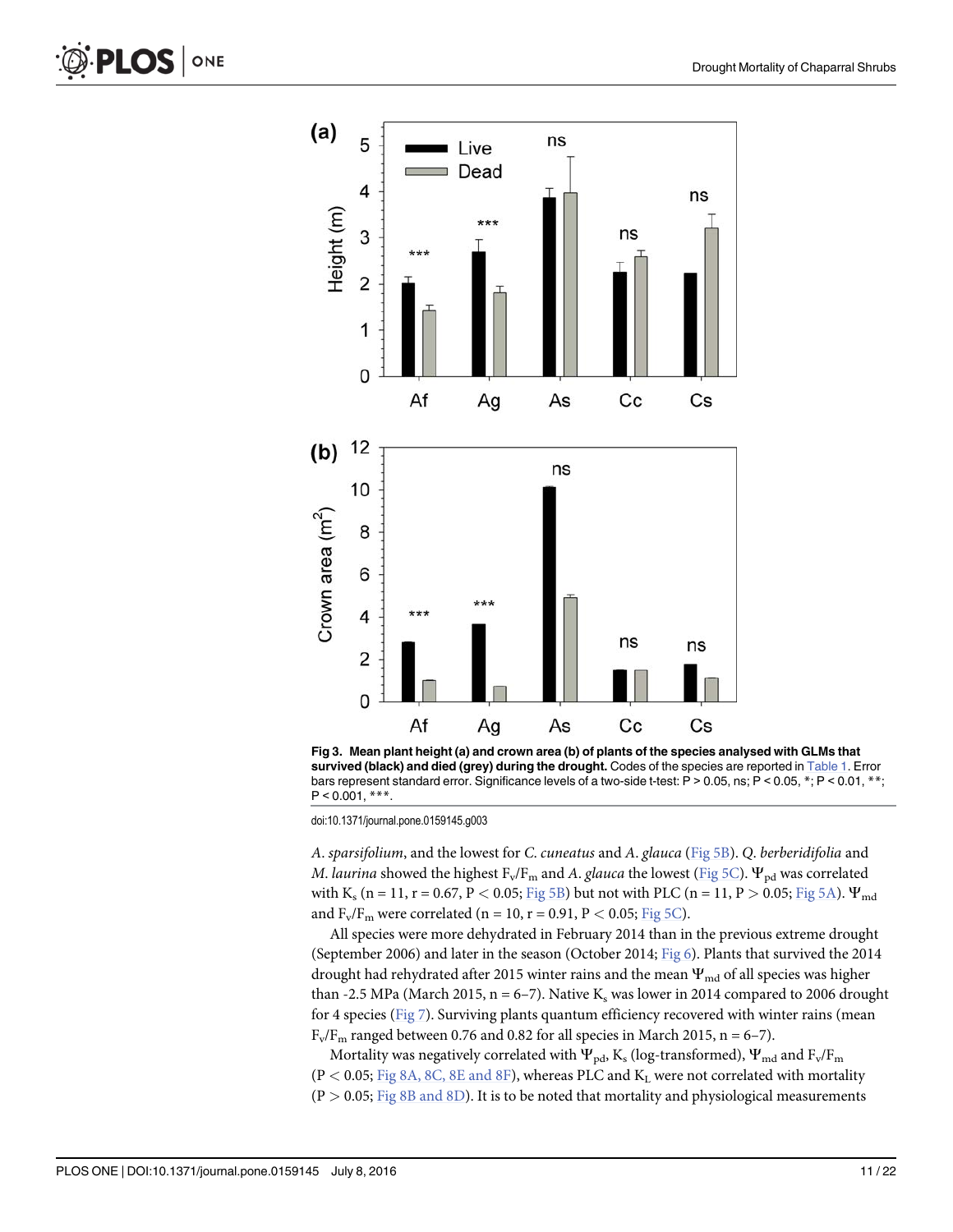<span id="page-11-0"></span>



[Fig 4. S](#page-9-0)eedling emergence after 1993 wildfire and survival over the years evaluated from the permanent quadrats. Expressed as (a) live seedlings per square metre and (b) percentage of live seedlings in relation to the ones that emerged. Data from 46 permanent quadrats (each 1 m<sup>2</sup>) for A. fasciculatum, A. sparsifolium, and C. cuneatus, and 9 permanent quadrats (each 1 m<sup>2</sup>) for A. glauca. Adenostoma survival data from 1993 to 2008 was previously published by [[42\]](#page-20-0).

doi:10.1371/journal.pone.0159145.g004

were not performed on the same individuals. These statistical tests were performed on averaged values for the different species. The species that showed higher mortality were obligate seeders and facultative seeders ([Fig 8G](#page-16-0)).

#### **Discussion**

Our data supports the hypotheses that life history type, hydraulic traits, and plant size were related to differential drought survival of chaparral shrubs during a high intensity climatechange type drought. These results also indicate that drought episodes, such as the one that affected California in 2014, may have severe effects on ecosystems and can alter species relative importance and dominance in chaparral communities. This will have implications for ecosystem function for numerous reason that include alterations in stand structure (more open), hydrology (e.g. more precipitation will directly hit the ground), nutrient cycling over the short and long-term (the *Ceanothus* spp. are nitrogen fixers and have been greatly reduced in numbers), openings in the canopy will make the community more invasible, and the dead biomass means that the site will likely burn at a higher intensity when the next fire comes.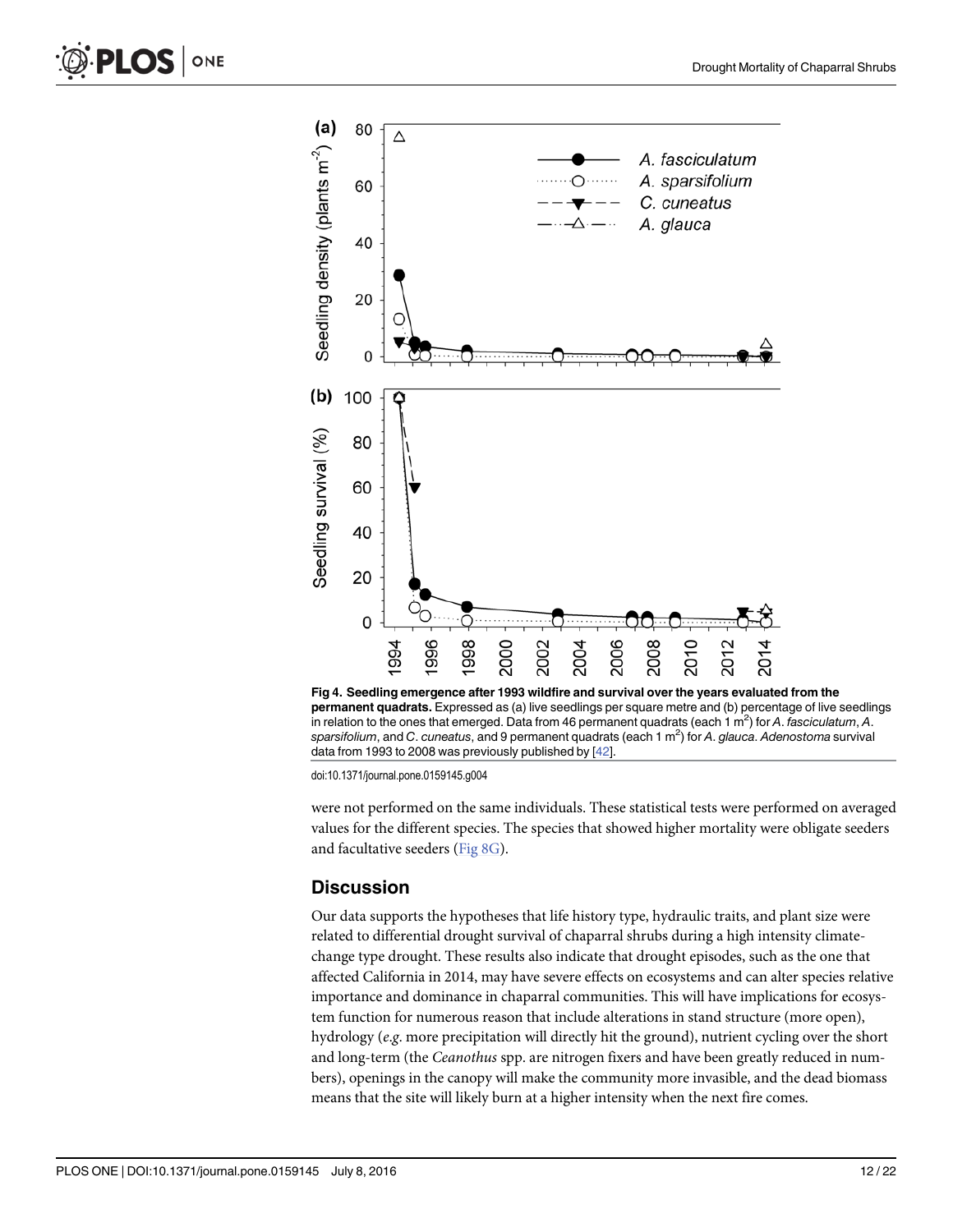

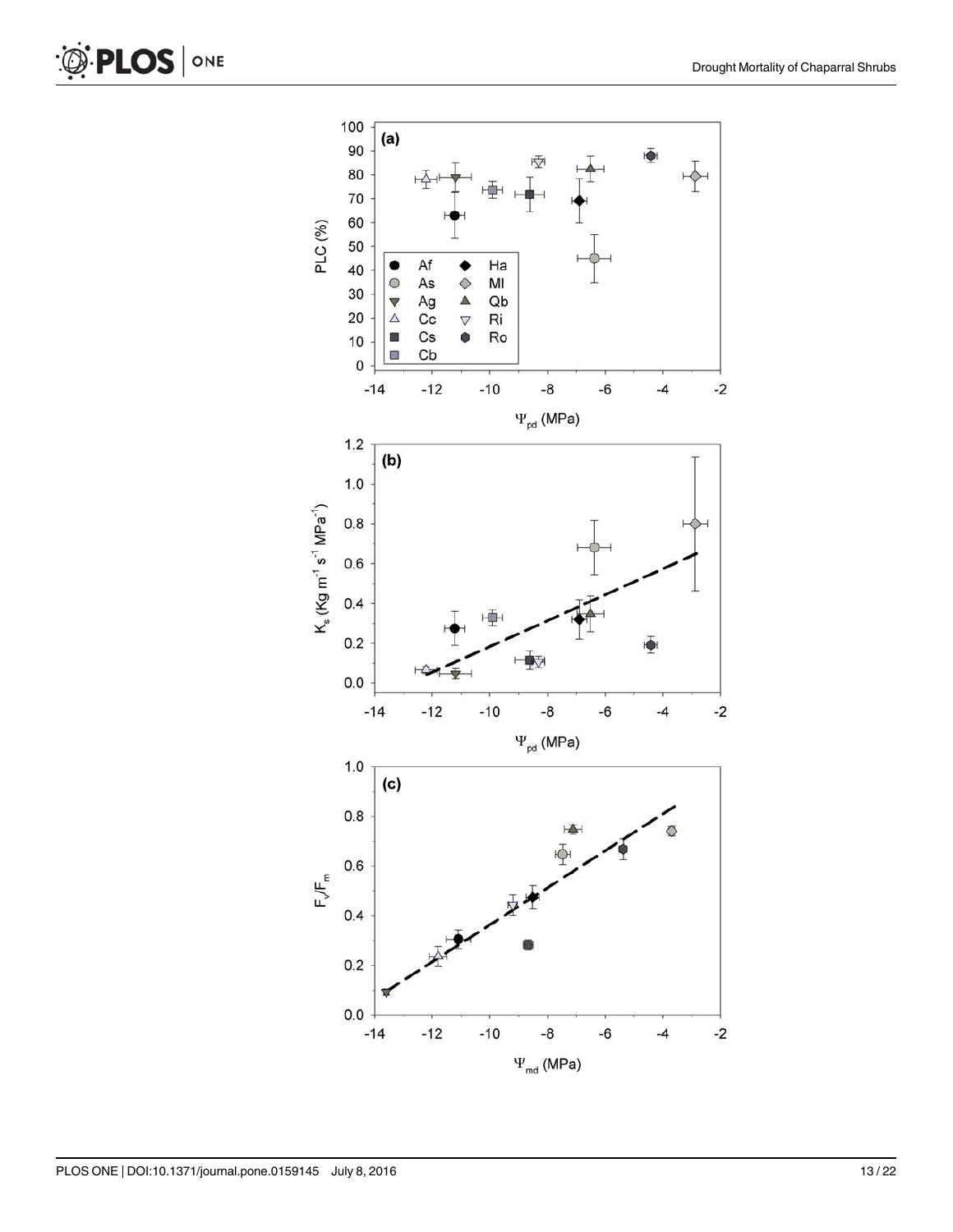<span id="page-13-0"></span>[Fig 5. C](#page-9-0)orrelations among water potentials, hydraulic parameters and fluorescence measured in February 2014. (a) Xylem water potential at predawn  $(\Psi_{\text{pd}})$  vs. percent loss in hydraulic conductivity (PLC) (means  $\pm$  SE, n = 6–12); (b)  $\Psi_{\text{pd}}$  vs. xylem specific conductivity (K<sub>s</sub>) (means  $\pm$  SE, n = 6–12); (c) midday xylem water potential (Ψ<sub>md</sub>) vs. dark adapted fluorescence (F<sub>v</sub>/F<sub>m</sub>) (means ± SE, n = 7–15). Broken line represents significant correlations (P < 0.05) among variables. Codes of the species are reported in [Table 1](#page-4-0).

doi:10.1371/journal.pone.0159145.g005

Chaparral life history types have been shown to correlate with functional strategies and traits related to water stress resistance [[23](#page-19-0),[49](#page-20-0)–[51\]](#page-20-0). Previous studies have determined that obligate seeders (R-S+) have greater resistance to water-stress induced cavitation of stem and root xylem than facultative seeders  $(R+S+)$  and obligate resprouters  $(R+S-)$  [[23,31](#page-19-0)[,38,49,51](#page-20-0)], which is indicative of R-S+ species having a dehydration tolerance strategy whereas R+S+ and R+Sare closer to the dehydration avoidance end of the spectrum. In our study, the two R-S+ species (A. glauca and C. cuneatus) showed greatest tissue dehydration [\(Fig 8A and 8E\)](#page-16-0), whereas the most hydrated species (M. laurina and R. ovata) were R+S+. This is consistent with R-S+ seedlings recruiting after fire in arid and exposed microsites with strong selection pressure for tolerating unavoidable tissue dehydration and high light and heat stress  $[51 - 53]$  $[51 - 53]$  $[51 - 53]$ .

However, the greater cavitation resistance of R-S+ did not result in greater survival during high intensity drought conditions. In our study, R-S+ species had greater mortality than R+Sdespite their xylem being more resistant to water-stress induced cavitation. This is consistent with previous chaparral drought mortality studies [[23,28,](#page-19-0)[54,55](#page-20-0)]. More specifically, we found the same mortality pattern as [\[28\]](#page-19-0) observed during the 2002 drought in Southern California for





doi:10.1371/journal.pone.0159145.g006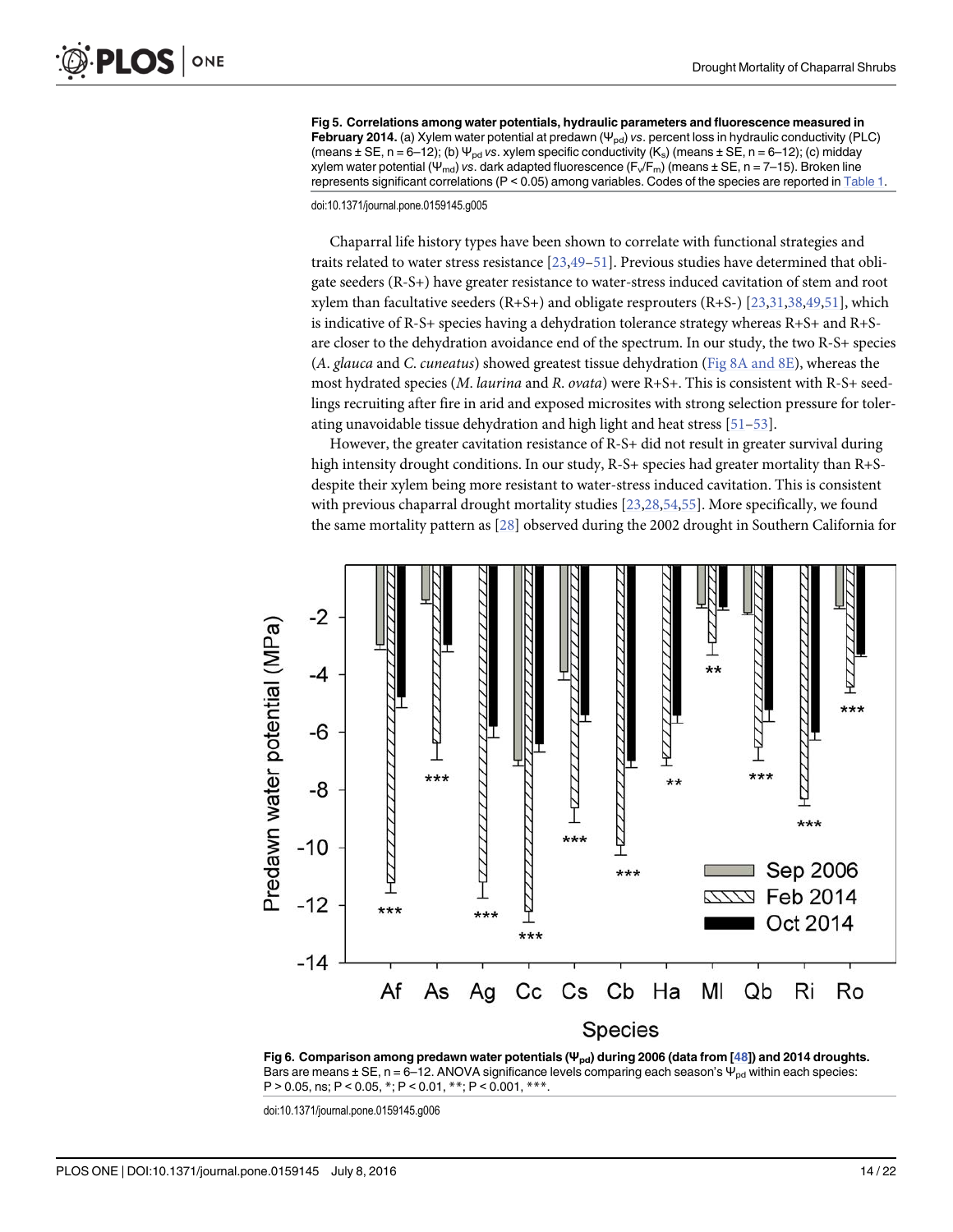<span id="page-14-0"></span>

[Fig 7.](#page-10-0) Comparison of native xylem specific conductivity  $(K_s)$  of the studied species during the 2006 drought (data from May 2006;  $[48]$  $[48]$ ) and 2014 drought (February 2014). Bars are means  $\pm$  SE, n = 5–12. Significance levels for the double side t-test comparing both years:  $P > 0.10$ , ns;  $P < 0.10$ ,  $*$ ;  $P < 0.05$ ,  $**$ ;  $P < 0.01$ ,  $***$ .

doi:10.1371/journal.pone.0159145.g007

the four species that were analysed in both studies (i.e. A. glauca, A. fasciculatum, A. sparsifolium and R. ovata). Resprouters  $(R+S+$  and  $R+S-)$  that survive fire have more time than R-S+ to accumulate below ground biomass, therefore they usually have more extensive and deeper (in some cases) root systems, which enables greater access to moisture and mitigates drought effects, ultimately increasing their survival during a high intensity drought [\[28,31,](#page-19-0)[56](#page-20-0)]. Greater canopy dieback and mortality during intense drought has also been observed for tree species with higher dehydration tolerance and shallow-root systems in Australia and North America [[2](#page-18-0),[57\]](#page-20-0). Therefore, these observations in chaparral species are consistent with the hypothesis that high intensity droughts generate higher mortality among species that are more tolerant to tissue dehydration [\[24,28\]](#page-19-0). Nevertheless, this pattern is not followed by some species like C. betuloides that has a shal-low root system [\[58\]](#page-20-0), high tolerance to dehydration [[38\]](#page-20-0), and low drought mortality ([Table 2\)](#page-5-0).

The importance of rooting patterns and dehydration tolerance may vary in other life stages, such as during recruitment. Shrub and tree seedlings have a positive relationship between rooting depth and drought survival (e.g.,  $[59,60]$  $[59,60]$ ). In chaparral, when rooting depths are equal dur-ing seeding establishment, mortality is related to dehydration tolerance [\[23,](#page-19-0)[52,](#page-20-0)[61](#page-21-0)]. Therefore, dehydration tolerance may be a successful strategy for normal summer-drought conditions and during colonization after a disturbance, but may not confer higher survival in extreme drought events. This results in differential patterns of mortality during drought dependent on the time since disturbance: R-S+ seedlings survive in greater numbers relative to resprouting species after recent fires, but R-S+ exhibit lower adult survival (higher mortality) in mature stands following longer times since fire.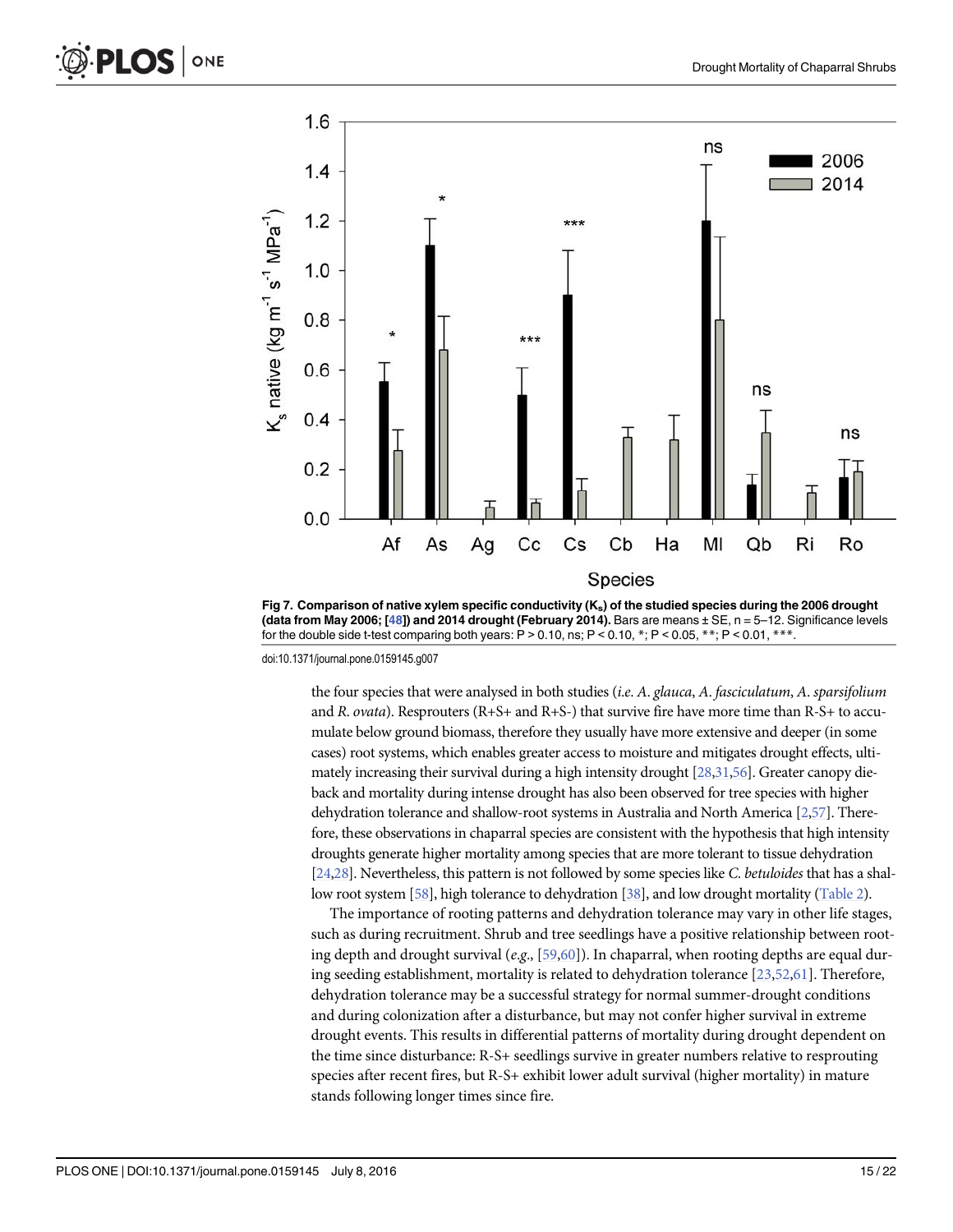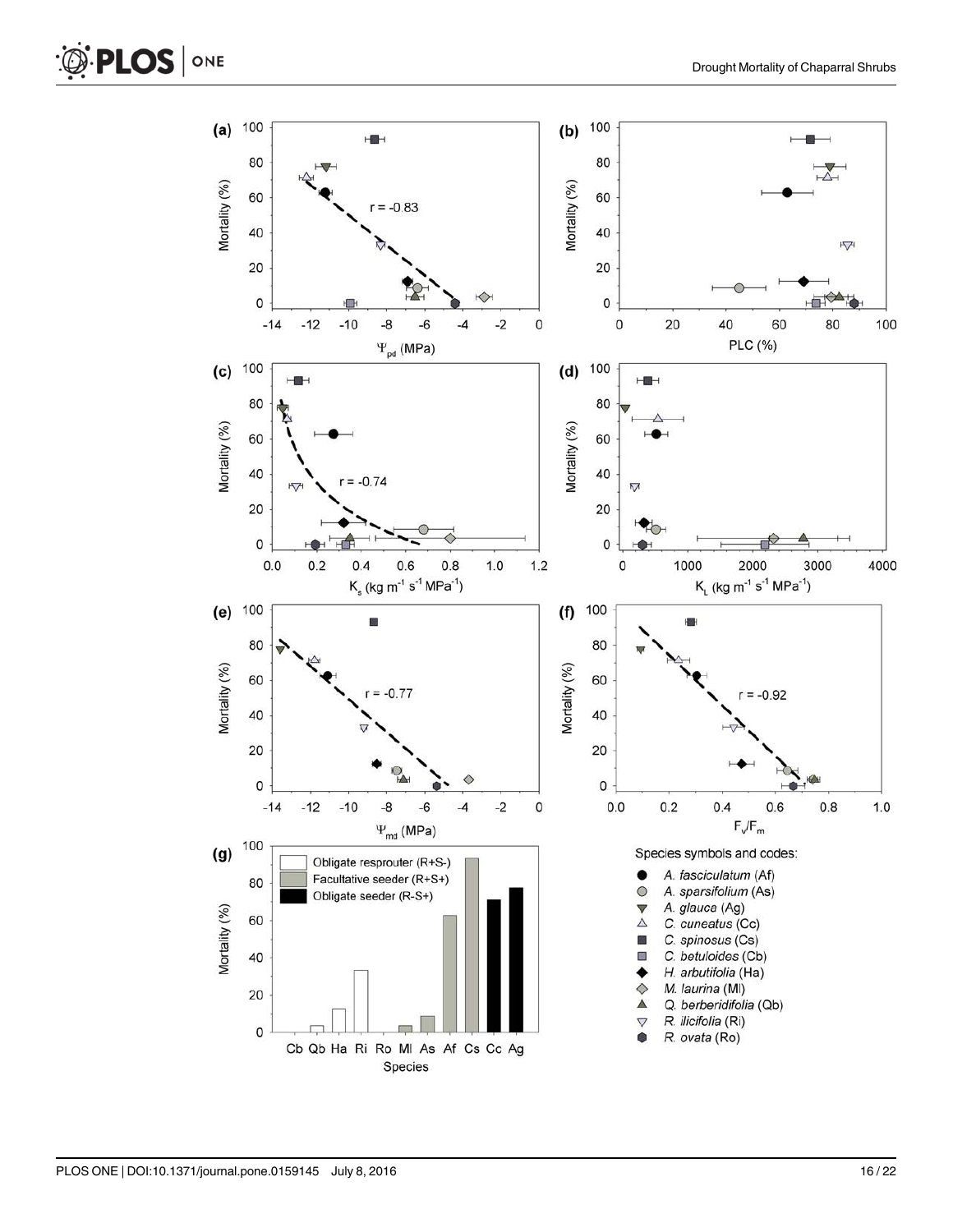<span id="page-16-0"></span>[Fig 8. R](#page-10-0)elationship between mortality and hydraulic traits and life history types. Relation between mortality and (a) predawn water potential, Ψ<sub>pd</sub>, (b) percent loss in hydraulic conductivity, PLC, (c) xylem specific hydraulic conductivity, K<sub>s</sub>, (d) leaf specific hydraulic conductivity, K<sub>L</sub>, (e) midday water potential, Ψ<sub>md</sub>, (f) dark adapted fluorescence, F<sub>v</sub>/F<sub>m</sub>, and (g) life history type. Broken lines represent significant correlations ( $P < 0.05$ ) among variables ( $K_s$  was log-transformed for the correlation analysis).

doi:10.1371/journal.pone.0159145.g008

Adenostoma fasciculatum and A. glauca shrubs with larger crowns had greater survival than smaller ones. This inverse relationship between drought-stress mortality and plant size has also been described for C. megacarpus [[62,63](#page-21-0)], A. fasciculatum, A. glauca and C. greggii A. Gray [\[28](#page-19-0)]. This could be due to a better-established root system or to a greater water storage capacity (capacitance) in larger plants that could alleviate the effects of severe droughts [[28](#page-19-0)[,63](#page-21-0)]. A strategy to cope with drought is adjusting the root to shoot ratio by growing roots or shedding leaf area [\[64,65\]](#page-21-0). Larger plants may be better able than smaller plants to increase their root to shoot or root to leaf area ratios through shoot dieback or leaf shedding, thereby increasing their survival. This adjustment could not be maintained indefinitely, as underground biomass requires carbohydrates to be maintained; therefore, such plants risk mortality by way of carbon limitation [[12](#page-18-0)]. This relationship between size and survival may differ for different biomes and growth forms; for example, in tropical forests, larger trees and lianas showed greater mortality than smaller plants during experimental drought [[66](#page-21-0),[67](#page-21-0)]. Larger common and single-leaf pinyon pine (Pinus edulis Engelmann and Pinus monophylla Torrey and Fremont, respectively) also show greater mortality than smaller trees in the southwestern United States [[68](#page-21-0),[69](#page-21-0)]. This may be due to differences in cavitation resistance across tree age, maturity, and size or to bark beetles preferring larger trees [[68](#page-21-0)].

The higher survival of permanently tagged A, *fasciculatum* plants in comparison to those randomly selected by PQS was probably related to the size effect previously described. A. fasci*culatum* permanently tagged plants were 2.20  $\pm$  0.19 m tall (mean  $\pm$  SE, n = 10) and the PQS plants were  $1.65 \pm 0.10$  m (n = 86). This height difference was significant (two-sided t-test,  $P = 0.019$ ). The most likely explanation for this size difference is that all tagged plants were resprouts after the 1993 fire whereas the PQS plants included both resprouts and seedlings that emerged after the fire, the latter presumably having a less extensive root system and a smaller crown. However, for A. sparsifolium, a species for which the best fit GLM did not detect a size effect on mortality (it is to be noted that only two PQS A. *sparsifolium* were dead), the difference in mortality between permanent tagged and PQS plants was smaller (7.5%) and the shrubs of both groups were equal in size (tagged plants height:  $3.98 \pm 0.14$  m (n = 22); PQS plants height:  $3.87 \pm 0.19$  m (n = 23); two side t-test: P = 0.66).

Some hydraulic parameters were correlated with mortality when analysed as species level averages (i.e. hydraulic parameters were not measured on individuals that later died over the course of the experiment). The  $\Psi$  measurements we sampled were lower than those reported for the same species in previous studies (e.g.,  $[38,48]$  $[38,48]$  $[38,48]$  $[38,48]$  $[38,48]$ ), which is indicative of the extreme levels of dehydration experienced by plants. Both  $\Psi_{pd}$  and  $\Psi_{md}$  were correlated with mortality ([Fig](#page-14-0) [7A and 7E\)](#page-14-0) as previously observed with other woody species (e.g., [\[7\]](#page-18-0)). All species except A. sparsifolium showed elevated levels of hydraulic dysfunction (PLC  $> 60\%$ ), but surprisingly PLC did not correlate with mortality despite six of the species showing mean PLC values of 75– 90 (Fig 8B), which were in the range of the 88 PLC threshold for mortality described for angio-sperms [\[70\]](#page-21-0). This may be because during chronic drought stress conduits became permanently blocked and we were unable to flush them back to a representative maximum, as is sometimes the case following embolism [[71](#page-21-0)]. This is consistent with  $K_{\text{max}}$  values of some of the studied species being lower than those previously reported in this area  $[38,48]$  $[38,48]$  $[38,48]$  $[38,48]$  $[38,48]$ . This indicates a physiological change (i.e. reduction in conductive vessels) in these drought stressed plants that is not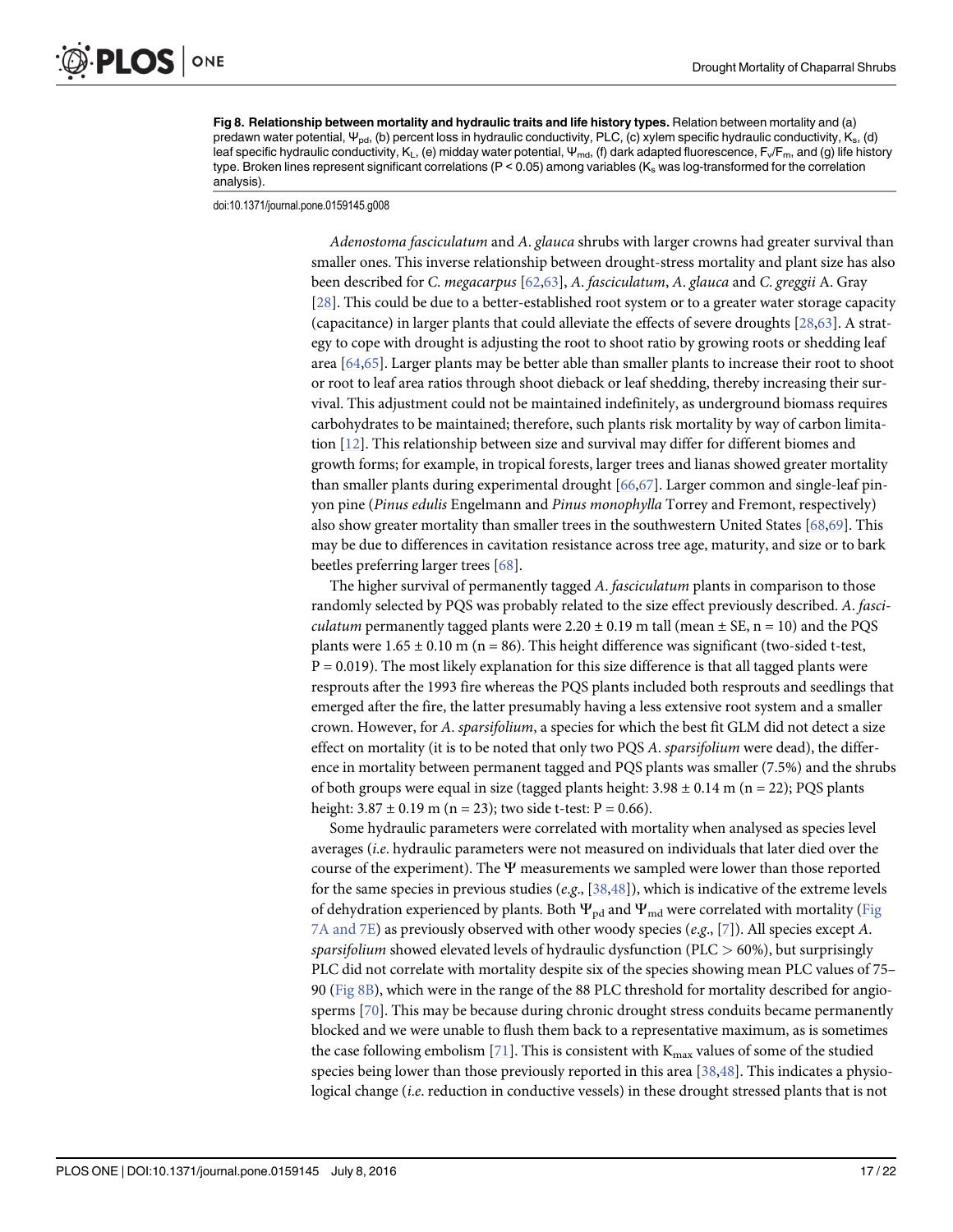<span id="page-17-0"></span>well understood. It may also be that plants die rapidly once PLC reaches values above the 88% threshold and that we were not capable to capture these values with our sampling. In contrast,  $K_s$  did correlate with mortality. There was a  $K_s$  threshold (about 0.2) below which physiological function of the species may not be sustained leading to mortality (Fig  $8C$ ). The predictive power of K<sub>s</sub> highlights the importance of analysing hydraulic function in absolute terms  $(K_s)$ and that in some cases expressing data only in relative terms (PLC) does not provide a complete picture  $[71–73]$  $[71–73]$  $[71–73]$  $[71–73]$  $[71–73]$ . Plants do not respond to PLC *per se*, and it is the supply of water to the leaves to replace transpired water that is key.

Chlorophyll fluorescence allows the assessment of how dehydration of leaf tissues affects the photosynthetic efficiency of energy conversion in leaves  $[74]$  $[74]$  $[74]$ . During the peak of the 2014 drought,  $F_v/F_m$  was highly variable among our 11 sampled species and all were below the optimum range of 0.80–0.83 for C3 plants  $[46]$  $[46]$  $[46]$  indicating varying degrees of photoinhibition  $[74]$ . Photoinhibition has previously been shown to be heightened in dehydrated Mediterranean plants (e.g.,  $[22,25,75-77]$  $[22,25,75-77]$  $[22,25,75-77]$  $[22,25,75-77]$  $[22,25,75-77]$ ) and to correlate with survival in seedlings submitted to experimental drought  $[22]$  $[22]$  $[22]$ . The strong inverse correlation we found between  $F_v/F_m$  and mortality (even stronger than K<sub>s</sub>,  $\Psi_{pd}$  and  $\Psi_{md}$ ) suggests that the species with enhanced ability to avoid photoinhibition were more likely to avoid mortality. The strength of this relationship may result from our plants experiencing a climate-change type drought and that a combination of tissue dehydration and high temperatures strained PSII. It is also likely that an increase in the osmotic potential in the cytosol of cells, at water potentials approaching -14 MPa, directly impaired chloroplast function. This is an important finding because chlorophyll fluorescence is an easy, fast, and non-invasive measurement, thus it could be used to evaluate strain levels imposed by intense drought for many species in diverse plant communities providing a valuable predictor of which species are most threatened. This could be of considerable benefit for land managers in deciding when to intervene to rescue rare species or communities. Recent developments in sun-induced chlorophyll fluorescence [[78](#page-21-0),[79](#page-21-0)] suggest great potential in remote sensing to evaluate the effects of drought-stress on chaparral communities (cf. [\[55\]](#page-20-0)).

In summary, this study shows that intense drought episodes can alter the composition, frequency and relative dominance of species in diverse chaparral communities due to differential mortality among species. The long term impacts of these changes will depend, in part, on future recruitment and disturbance patterns at this site, but they, at minimum, represent a significant short term and rapid change at the site. Hydraulic traits, plant size, and life history type were related to differential drought mortality. Tissue dehydration tolerance does not increase drought-survival per se, and, in this study, species with a dehydration avoidance strategy typically showed lower mortality levels.  $F_v/F_m$  was the parameter that most strongly correlated with levels of mortality for a species suggesting that photoinhibition of PSII may be a useful measure of stress and mortality risk during climate-change type droughts.  $F_v/F_m$  has promise for evaluating chaparral drought induced mortality at a landscape scale.

# Supporting Information

[S1 Appendix.](http://www.plosone.org/article/fetchSingleRepresentation.action?uri=info:doi/10.1371/journal.pone.0159145.s001) Formulas used for calculating the point quarter sampling (PQS) parameters. (PDF)

[S1 Fig.](http://www.plosone.org/article/fetchSingleRepresentation.action?uri=info:doi/10.1371/journal.pone.0159145.s002) Walter-Lieth climate diagram of the study site. (PDF)

[S2 Fig.](http://www.plosone.org/article/fetchSingleRepresentation.action?uri=info:doi/10.1371/journal.pone.0159145.s003) Monthly precipitation (mm) and temperature (°C) data of three weather stations situated closest to the study site for August 2011 –July 2015. (PDF)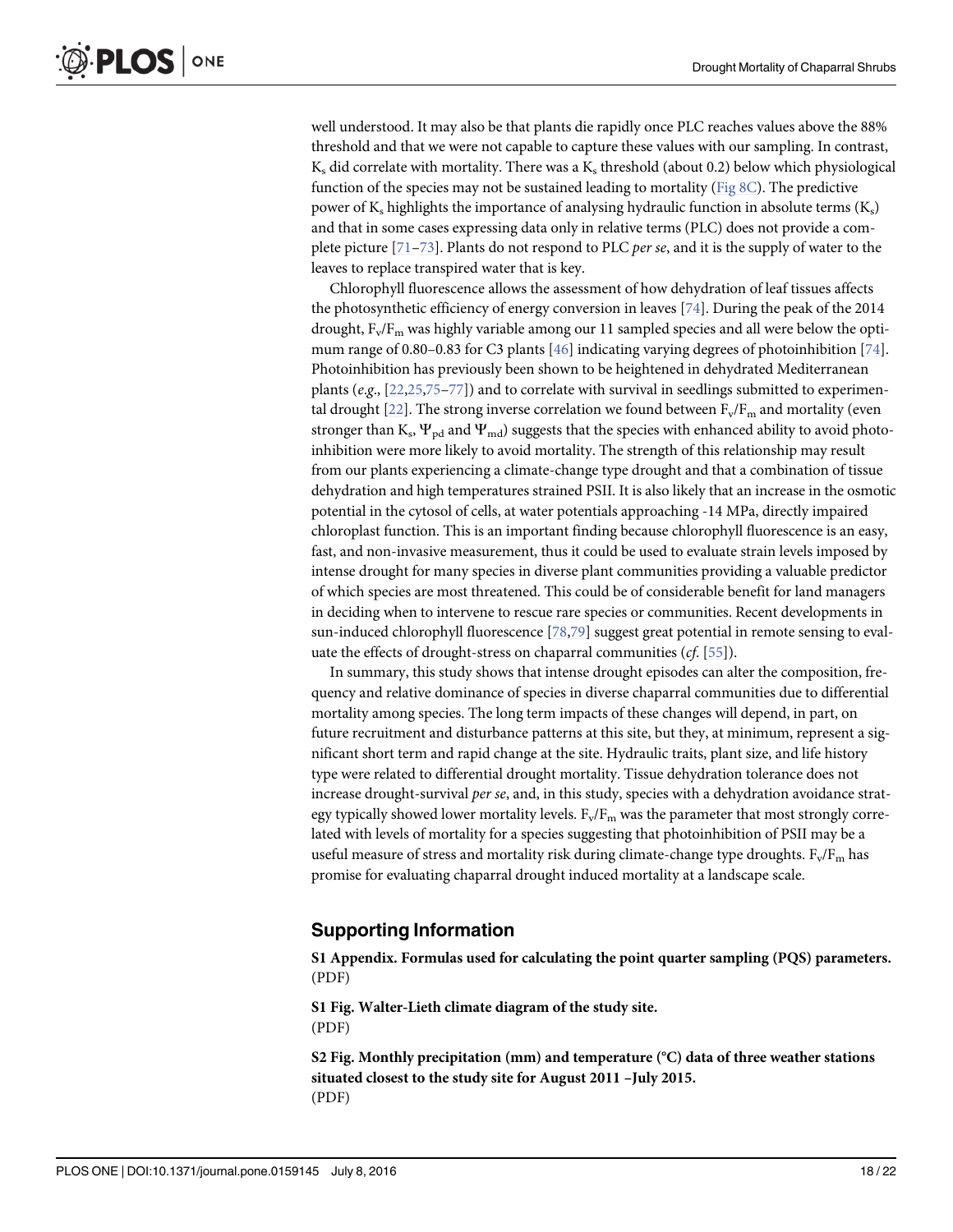<span id="page-18-0"></span>[S1 Data](http://www.plosone.org/article/fetchSingleRepresentation.action?uri=info:doi/10.1371/journal.pone.0159145.s004). Spreadsheet containing the data set used to reach the conclusions of this study and the values used for building the figures.

(XLSX)

[S1 Table](http://www.plosone.org/article/fetchSingleRepresentation.action?uri=info:doi/10.1371/journal.pone.0159145.s005). Evaluated generalized linear models (GLMs) describing plant mortality. (PDF)

[S2 Table](http://www.plosone.org/article/fetchSingleRepresentation.action?uri=info:doi/10.1371/journal.pone.0159145.s006). Parameter estimates of the best fitting mortality generalized linear model (GLM). (PDF)

# Acknowledgments

We thank Jo Kitz and Debbie Sharpton of the Mountains Restoration Trust for access to the study site from 1993 to present, and Marti Witter from the National Parks Service for her support. Authors would like to thank Kevin B. Doak, Allison L. Hubbard, and Alawna R. Jamison for their assistance in collecting PQS data.

# Author Contributions

Conceived and designed the experiments: MDV ALJ RBP SDD. Performed the experiments: MDV EDM HLD ALJ RBP SDD. Analyzed the data: MDV ALJ RBP SDD. Contributed reagents/materials/analysis tools: ALJ RBP SDD. Wrote the paper: MDV EDM HLD ALJ RBP SDD.

#### References

- [1.](#page-1-0) Parker VT, Pratt RB, Keeley JE. Chaparral. In: Mooney H, Zavaleta E, editors. Terrestrial ecosystems of California. Oakland: University of California Press; 2016. pp. 479–507.
- [2.](#page-1-0) Rice KJ, Matzner SL, Byer W, Brown JR. Patterns of tree dieback in Queensland, Australia: the importance of drought stress and the role of resistance to cavitation. Oecologia. 2004; 139: 190–198. PMID: [14767754](http://www.ncbi.nlm.nih.gov/pubmed/14767754)
- [3.](#page-2-0) Breshears DD, Cobb NS, Rich PM, Price KP, Allen CD, Balice RG, et al. Regional vegetation die-off in response to global-change-type drought. Proc Natl Acad Sci U S A. 2005; 102: 15144–15148. PMID: [16217022](http://www.ncbi.nlm.nih.gov/pubmed/16217022)
- 4. van Mantgem PJ, Stephenson NL (2007) Apparent climatically induced increase of tree mortality rates in a temperate forest. Ecol Lett. 2007; 10: 909–916. PMID: [17845291](http://www.ncbi.nlm.nih.gov/pubmed/17845291)
- 5. Allen CD, Macalady AK, Chenchouni H, Bachelet D, McDowell N, Vennetier M, et al. A global overview of drought and heat-induced tree mortality reveals emerging climate change risks for forests. For Ecol Manage. 2010; 259: 660–684.
- 6. Anderegg WRL, Berry JA, Smith DD, Sperry JS, Anderegg LDL, Field CB. The roles of hydraulic and carbon stress in a widespread climate-induced forest die-off. Proc Natl Acad Sci U S A. 2012; 109: 233–237. doi: [10.1073/pnas.1107891109](http://dx.doi.org/10.1073/pnas.1107891109) PMID: [22167807](http://www.ncbi.nlm.nih.gov/pubmed/22167807)
- [7.](#page-1-0) McDowell NG, Williams AP, Xu C, Pockman WT, Dickman LT, Sevanto S, et al. Multi-scale predictions of massive conifer mortality due to chronic temperature rise. Nat Clim Chang. 2016; 6: 295–300.
- [8.](#page-1-0) M.E.A. Board. Ecosystems and human well-being: synthesis. Millennium Ecosystem Assessment Board. Washington, DC: Island Press; 2005.
- [9.](#page-1-0) Moser S, Ekstrom J, Franco G. Our changing climate 2012. Vulnerability and adaptation to the increasing risks from climate change in California. Summary Brochure, Report on the Third Assessment from the California Climate Change Center, Sacramento, CA; 2012.
- 10. IPCC. Climate change 2014: synthesis report. Contribution of working groups I, II and III to the fifth assessment report of the Intergovernmental Panel on Climate Change [Core Writing Team, R.K. Pachauri and L.A. Meyer (eds.)]. IPCC, Geneva, Switzerland; 2014.
- [11.](#page-1-0) Cook BI, Ault TR, Smerdon JE. Unprecedented 21st century drought risk in the American Southwest and Central Plains. Sci Adv. 2015; 1: e1400082. doi: [10.1126/sciadv.1400082](http://dx.doi.org/10.1126/sciadv.1400082) PMID: [26601131](http://www.ncbi.nlm.nih.gov/pubmed/26601131)
- [12.](#page-1-0) McDowell NG, Pockman WT, Allen CD, Breshears DD, Cobb N, Kolb T, et al. Mechanisms of plant survival and mortality during drought: why do some plants survive while others succumb to drought? New Phytol. 2008; 178: 719–739. doi: [10.1111/j.1469-8137.2008.02436.x](http://dx.doi.org/10.1111/j.1469-8137.2008.02436.x) PMID: [18422905](http://www.ncbi.nlm.nih.gov/pubmed/18422905)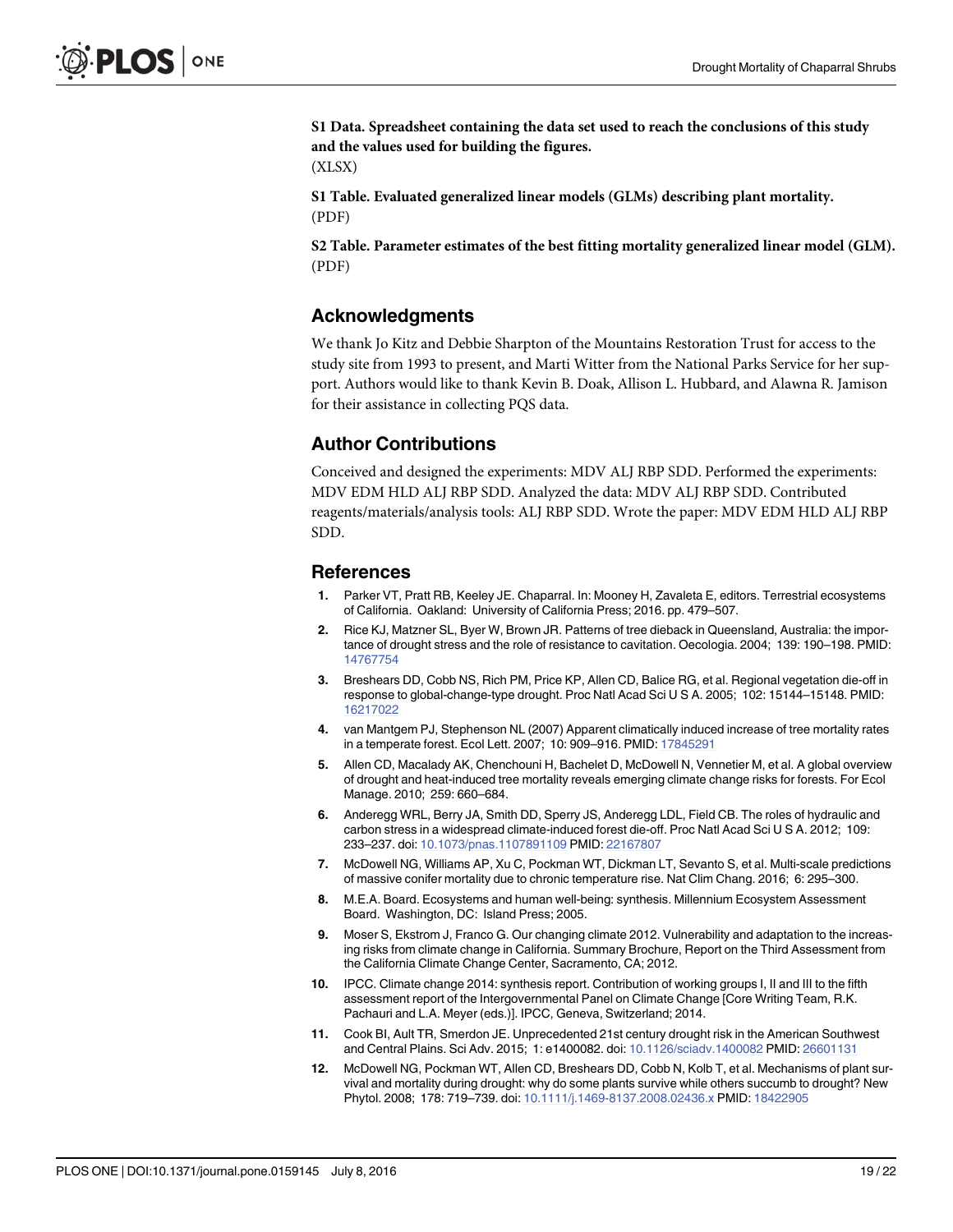- <span id="page-19-0"></span>[13.](#page-1-0) Anderegg WRL, Plavcová L, Anderegg LDL, Hacke UG, Berry JA, Field CB. Drought's legacy: multiyear hydraulic deterioration underlies widespread aspen forest die-off and portends increased future risk. Glob Chang Biol. 2013; 19: 1188–1196. doi: [10.1111/gcb.12100](http://dx.doi.org/10.1111/gcb.12100) PMID: [23504895](http://www.ncbi.nlm.nih.gov/pubmed/23504895)
- [14.](#page-1-0) Plaut JA, Yepez EA, Hill J, Pangle R, Sperry JS, Pockman WT, McDowell NG. Hydraulic limits preceding mortality in a piñon–juniper woodland under experimental drought. Plant Cell Environ. 2012; 35: 1601–1617. doi: [10.1111/j.1365-3040.2012.02512.x](http://dx.doi.org/10.1111/j.1365-3040.2012.02512.x) PMID: [22462824](http://www.ncbi.nlm.nih.gov/pubmed/22462824)
- [15.](#page-1-0) Oliva J, Stenlid J, Martinez-Vilalta J. The effect of fungal pathogens on the water and carbon economy of trees: implications for drought-induced mortality. New Phytol. 2014; 203: 1028–1035. doi: [10.1111/](http://dx.doi.org/10.1111/nph.12857) [nph.12857](http://dx.doi.org/10.1111/nph.12857) PMID: [24824859](http://www.ncbi.nlm.nih.gov/pubmed/24824859)
- Sala A, Piper F, Hoch G. Physiological mechanisms of drought-induced tree mortality are far from being resolved. New Phytol. 2010; 186: 274-281. doi: [10.1111/j.1469-8137.2009.03167.x](http://dx.doi.org/10.1111/j.1469-8137.2009.03167.x) PMID: [20409184](http://www.ncbi.nlm.nih.gov/pubmed/20409184)
- [17.](#page-1-0) Körner C. Paradigm shift in plant growth control. Curr Opin Plant Biol. 2015; 25:107–114. doi: [10.1016/](http://dx.doi.org/10.1016/j.pbi.2015.05.003) [j.pbi.2015.05.003](http://dx.doi.org/10.1016/j.pbi.2015.05.003) PMID: [26037389](http://www.ncbi.nlm.nih.gov/pubmed/26037389)
- [18.](#page-1-0) McDowell NG, Beerling DJ, Breshears DD, Fisher RA, Raffa KF, Stitt M. The interdependence of mechanisms underlying climate-driven vegetation mortality. Trends Ecol Evol. 2011; 26: 523–532. doi: [10.](http://dx.doi.org/10.1016/j.tree.2011.06.003) [1016/j.tree.2011.06.003](http://dx.doi.org/10.1016/j.tree.2011.06.003) PMID: [21802765](http://www.ncbi.nlm.nih.gov/pubmed/21802765)
- 19. Sevanto S, McDowell NG, Dickman LT, Pangle R, Pockman WT. How do trees die? A test of the hydraulic failure and carbon starvation hypotheses. Plant Cell Environ. 2014; 37: 153–161. doi: [10.](http://dx.doi.org/10.1111/pce.12141) [1111/pce.12141](http://dx.doi.org/10.1111/pce.12141) PMID: [23730972](http://www.ncbi.nlm.nih.gov/pubmed/23730972)
- [20.](#page-1-0) Mencuccini M, Minunno F, Salmon Y, Martínez-Vilalta J, Hölttä T. Coordination of physiological traits involved in drought-induced mortality of woody plants. New Phytol. 2015; 208: 396–409. doi: [10.1111/](http://dx.doi.org/10.1111/nph.13461) [nph.13461](http://dx.doi.org/10.1111/nph.13461) PMID: [25988920](http://www.ncbi.nlm.nih.gov/pubmed/25988920)
- [21.](#page-1-0) Salmon Y, Torres-Ruiz JM, Poyatos R, Martínez-Vilalta J, Meir P, Cochard H, et al. Balancing the risks of hydraulic failure and carbon starvation: a twig scale analysis in declining Scots pine. Plant Cell Environ. 2015; 38: 2575–2588. doi: [10.1111/pce.12572](http://dx.doi.org/10.1111/pce.12572) PMID: [25997464](http://www.ncbi.nlm.nih.gov/pubmed/25997464)
- [22.](#page-1-0) Valladares F, Sánchez-Gómez D. Ecophysiological traits associated with drought in Mediterranean tree seedlings: individual responses versus interspecific trends in eleven species. Plant Biol. 2006; 8: 688–697. PMID: [16773558](http://www.ncbi.nlm.nih.gov/pubmed/16773558)
- [23.](#page-13-0) Pratt RB, Jacobsen AL, Mohla R, Ewers FW, Davis SD. Linkage between water stress tolerance and life history type in seedlings of nine chaparral species (Rhamnaceae). J Ecol. 2008; 96: 1252–1265.
- [24.](#page-1-0) Pratt RB, Jacobsen AL, Ramirez AR, Helms AM, Traugh CA, Tobin MF, et al. Mortality of resprouting chaparral shrubs after a fire and during a record drought: physiological mechanisms and demographic consequences. Glob Chang Biol. 2014; 20: 893–907. doi: [10.1111/gcb.12477](http://dx.doi.org/10.1111/gcb.12477) PMID: [24375846](http://www.ncbi.nlm.nih.gov/pubmed/24375846)
- [25.](#page-17-0) Vilagrosa A, Morales F, Abadía A, Bellot J, Cochard H, Gil-Pelegrin E. Are symplast tolerance to intense drought conditions and xylem vulnerability to cavitation coordinated? An integrated analysis of photosynthetic, hydraulic and leaf level processes in two Mediterranean drought-resistant species. Environ Exp Bot. 2010; 69: 233–242.
- [26.](#page-1-0) Skelton RP, West AG, Dawson TE. Predicting plant vulnerability to drought in biodiverse regions using functional traits. Proc Natl Acad Sci U S A. 2015; 112: 5744–5749. doi: [10.1073/pnas.1503376112](http://dx.doi.org/10.1073/pnas.1503376112) PMID: [25902534](http://www.ncbi.nlm.nih.gov/pubmed/25902534)
- [27.](#page-1-0) Davis SD, Ewers FW, Sperry JS, Portwood KA, Crocker MC, Adams GC. Shoot dieback during prolonged drought in Ceanothus (Rhamnaceae) chaparral of California: a passible case of hydraulic failure. Am J Bot. 2002; 89: 820–828. doi: [10.3732/ajb.89.5.820](http://dx.doi.org/10.3732/ajb.89.5.820) PMID: [21665682](http://www.ncbi.nlm.nih.gov/pubmed/21665682)
- [28.](#page-1-0) Paddock WAS III, Davis SD, Pratt RB, Jacobsen AL, Tobin MF, Lopez-Portillo J, Ewers FW. Factors determining mortality of adult chaparral shrubs in an extreme drought year in California. Aliso. 2013; 31: 49–57.
- [29.](#page-1-0) Griffin D, Anchukaitis KJ. How unusual is the 2012–2014 California drought? Geophys Res Lett. 2014; 41: 9017–9023.
- [30.](#page-1-0) Mann ME, Gleick PH. Climate change and California drought in the 21st century. Proc Natl Acad Sci U S A. 2015; 112: 3858–3859. doi: [10.1073/pnas.1503667112](http://dx.doi.org/10.1073/pnas.1503667112) PMID: [25829537](http://www.ncbi.nlm.nih.gov/pubmed/25829537)
- [31.](#page-2-0) Pausas JG, Pratt RB, Keeley JE, Jacobsen AL, Ramirez AR, Vilagrosa A, et al. Towards understanding resprouting at the global scale. New Phytol. 2016; 209: 945-954. doi: [10.1111/nph.13644](http://dx.doi.org/10.1111/nph.13644) PMID: [26443127](http://www.ncbi.nlm.nih.gov/pubmed/26443127)
- [32.](#page-2-0) Bond WJ, Midgley JJ. Ecology of sprouting in woody plants: the persistence niche. Trends Ecol Evol. 2001; 16: 45–51. PMID: [11146144](http://www.ncbi.nlm.nih.gov/pubmed/11146144)
- [33.](#page-2-0) Pratt RB, Jacobsen AL, Hernandez J, Ewers FW, North GB, Davis SD. Allocation tradeoffs among chaparral shrub seedlings with different life history types (Rhamnaceae). Am J Bot. 2012; 99: 1464– 1476. doi: [10.3732/ajb.1200193](http://dx.doi.org/10.3732/ajb.1200193) PMID: [22917948](http://www.ncbi.nlm.nih.gov/pubmed/22917948)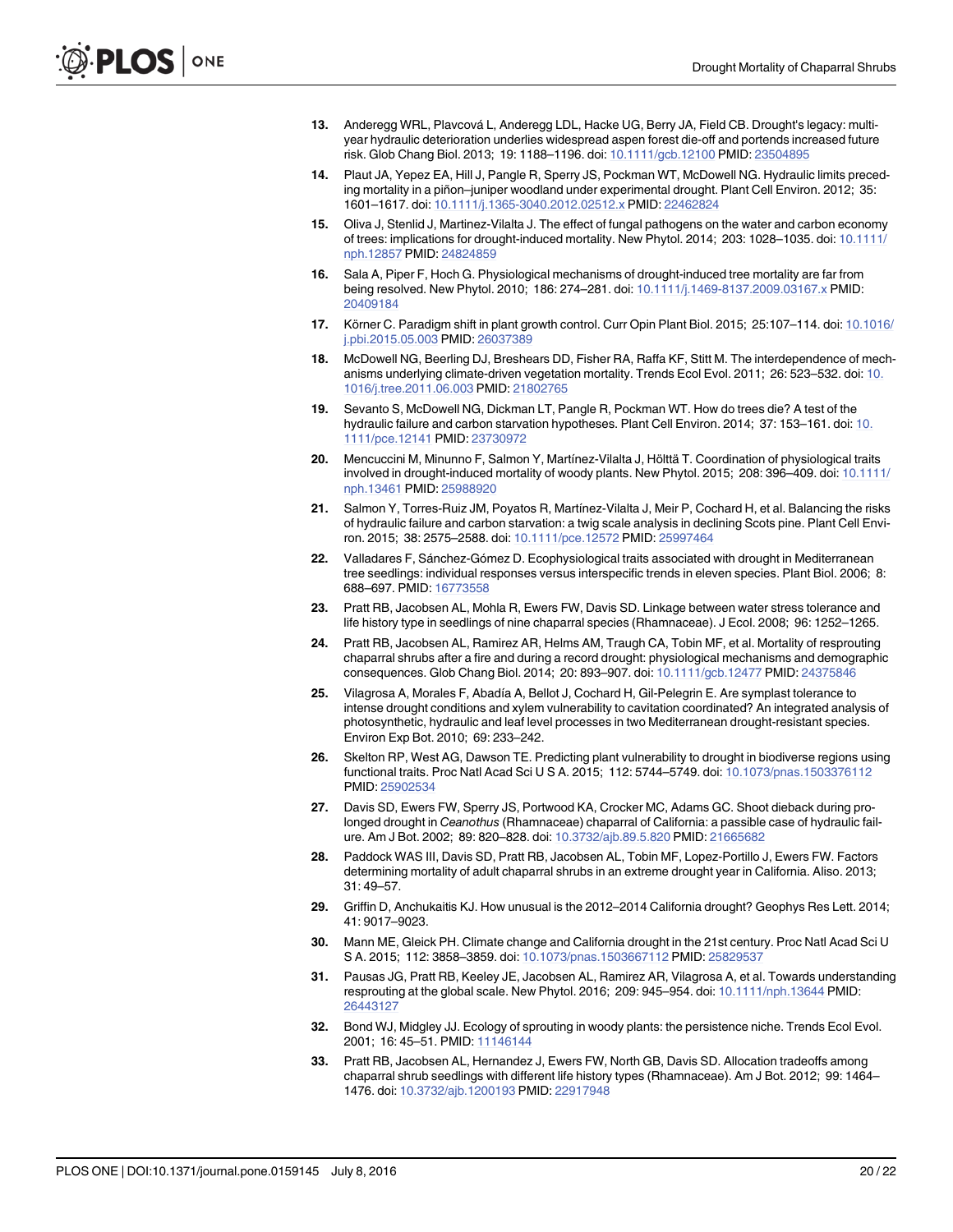- <span id="page-20-0"></span>[34.](#page-2-0) Swain DL, Horton DE, Singh D, Diffenbaugh NS. Trends in atmospheric patterns conducive to seasonal precipitation and temperature extremes in California. 2016; Science Advances. 2: e1501344. doi: [10.](http://dx.doi.org/10.1126/sciadv.1501344) [1126/sciadv.1501344](http://dx.doi.org/10.1126/sciadv.1501344) PMID: [27051876](http://www.ncbi.nlm.nih.gov/pubmed/27051876)
- [35.](#page-2-0) Barton K. Re-establishment of Adenostoma fasciculatum and A. sparsifolium chaparral after the Malibu wildfire of 1993. Honours Thesis, Pepperdine University. 1995.
- [36.](#page-2-0) Keeley JE, Fotheringham CJ. Historic fire regime in southern California shrublands. Conserv Biol. 2001; 15: 1536–1548.
- [37.](#page-2-0) Witter M, Taylor RS, Davis S. Vegetation response to wildfire and fire history in the Santa Monica Mountains. In: Knapp DA, editor. Flora and ecology of the Santa Monica Mountains. Fullerton: Southern California Botanists; 2007. pp. 173–194.
- [38.](#page-4-0) Jacobsen AL, Pratt RB, Ewers FW, Davis SD. Cavitation resistance among 26 chaparral species of southern California. Ecol Monogr. 2007; 77: 99–115.
- [39.](#page-4-0) Hacke UG, Jacobsen AL, Pratt RB. Xylem function of arid-land shrubs from California, USA: an ecological and evolutionary analysis. Plant Cell Environ. 2009; 32: 1324–1333. doi: [10.1111/j.1365-3040.](http://dx.doi.org/10.1111/j.1365-3040.2009.02000.x) [2009.02000.x](http://dx.doi.org/10.1111/j.1365-3040.2009.02000.x) PMID: [19453480](http://www.ncbi.nlm.nih.gov/pubmed/19453480)
- [40.](#page-4-0) Cottam G, Curtis JT, Hale BW. Some sampling characteristics of a population of randomly dispersed individuals. Ecology. 1953; 34: 741–757.
- [41.](#page-4-0) Cox G. Laboratory manual of general ecology. Fifth edition. Dubuque, Iowa, USA: W. C. Brown; 1985.
- [42.](#page-5-0) Wiens D, Allphin L, Wall M, Slaton MR, Davis SD. Population decline in Adenostoma sparsifolium (Rosaceae): an ecogenetic hypothesis for background extinction. Biol J Linn Soc Lond. 2012; 105: 269–292.
- [43.](#page-6-0) Venturas MD, MacKinnon ED, Jacobsen AL, Pratt RB. Excising stem samples under water at native tension does not induce xylem cavitation. Plant Cell Environ. 2015; 38: 1060–1068. doi: [10.1111/pce.](http://dx.doi.org/10.1111/pce.12461) [12461](http://dx.doi.org/10.1111/pce.12461) PMID: [25292257](http://www.ncbi.nlm.nih.gov/pubmed/25292257)
- [44.](#page-6-0) Sperry JS, Donnelly JR, Tyree MT. A method for measuring hydraulic conductivity and embolism in xylem. Plant Cell Environ. 1988; 11: 35–40.
- [45.](#page-6-0) Hacke UG, Sperry JS, Pittermann J. Drought experience and cavitation resistance in six shrubs from the Great Basin, Utah. Basic Appl Ecol. 2000; 1: 31–41.
- [46.](#page-6-0) Björkman O, Demmig B. Photon yield of  $O<sub>2</sub>$  evolution and chlorophyll fluorescence characteristics at 77 K among vascular plants of diverse origins. Planta. 1987; 170: 489-504. doi: [10.1007/BF00402983](http://dx.doi.org/10.1007/BF00402983) PMID: [24233012](http://www.ncbi.nlm.nih.gov/pubmed/24233012)
- [47.](#page-7-0) R Core Team. R: A language and environment for statistical computing. R Foundation for Statistical Computing, Vienna, Austria. 2013. URL <http://www.R-project.org>
- [48.](#page-7-0) Jacobsen AL, Pratt RB, Davis SD, Ewers FW. Cavitation resistance and seasonal hydraulics differ among three arid Californian plant communities. Plant Cell Envir. 2007; 30: 1599–1609.
- [49.](#page-13-0) Davis SD, Ewers FW, Wood J, Reeves JJ, Kolb KJ. Differential susceptibility to xylem cavitation among three pairs of Ceanothus species in the Transverse Mountain Ranges of southern California. Ecoscience. 1999; 6: 180–186.
- 50. Ackerly D. Functional strategies of chaparral shrubs in relation to seasonal water deficit and disturbance. Ecol Monogr. 2004; 74: 25–44.
- [51.](#page-13-0) Pratt RB, Jacobsen AL, Golgotiu KA, Sperry JS, Ewers FW, Davis SD. Life history type and water stress tolerance in nine California chaparral species (Rhamnaceae). Ecol Monogr. 2007; 77: 239–253.
- [52.](#page-14-0) Thomas CM, Davis SD. Recovery patterns of three chaparral shrub species after wildfire. Oecologia. 1989; 80: 309–320.
- [53.](#page-13-0) Meentemeyer RK, Moody A, Franklin J. Landscape-scale patterns of shrub-species abundance in California chaparral. Plant Ecol. 2001; 156: 19–41.
- [54.](#page-13-0) Horton JS, Kraebel CJ. Development of vegetation after fire in the chamise chaparral of southern California. Ecology. 1955; 36: 244–262.
- [55.](#page-13-0) Coates AR, Dennison PE, Roberts DA, Roth KL. Monitoring the impacts of severe drought on southern California chaparral species using hyperspectral and thermal infrared imagery. Remote Sensing. 2015; 7: 14276–14291.
- [56.](#page-14-0) Redtfeldt RA, Davis SD. Physiological and morphological evidence of niche segregation between two co-occurring species of Adenostoma in California chaparral. Ecoscience. 1996; 3: 290–296.
- [57.](#page-14-0) Hoffmann WA, Marchin RM, Abit P, Lau OL. Hydraulic failure and tree dieback are associated with high wood density in a temperate forest under extreme drought. Glob Chang Biol. 2011; 17: 2731–2742.
- [58.](#page-14-0) Hellmers H, Horton JS, Juhren G, O'Keefe J. Root systems of some chaparral plants in southern California. Ecology. 1955; 36: 667–678.